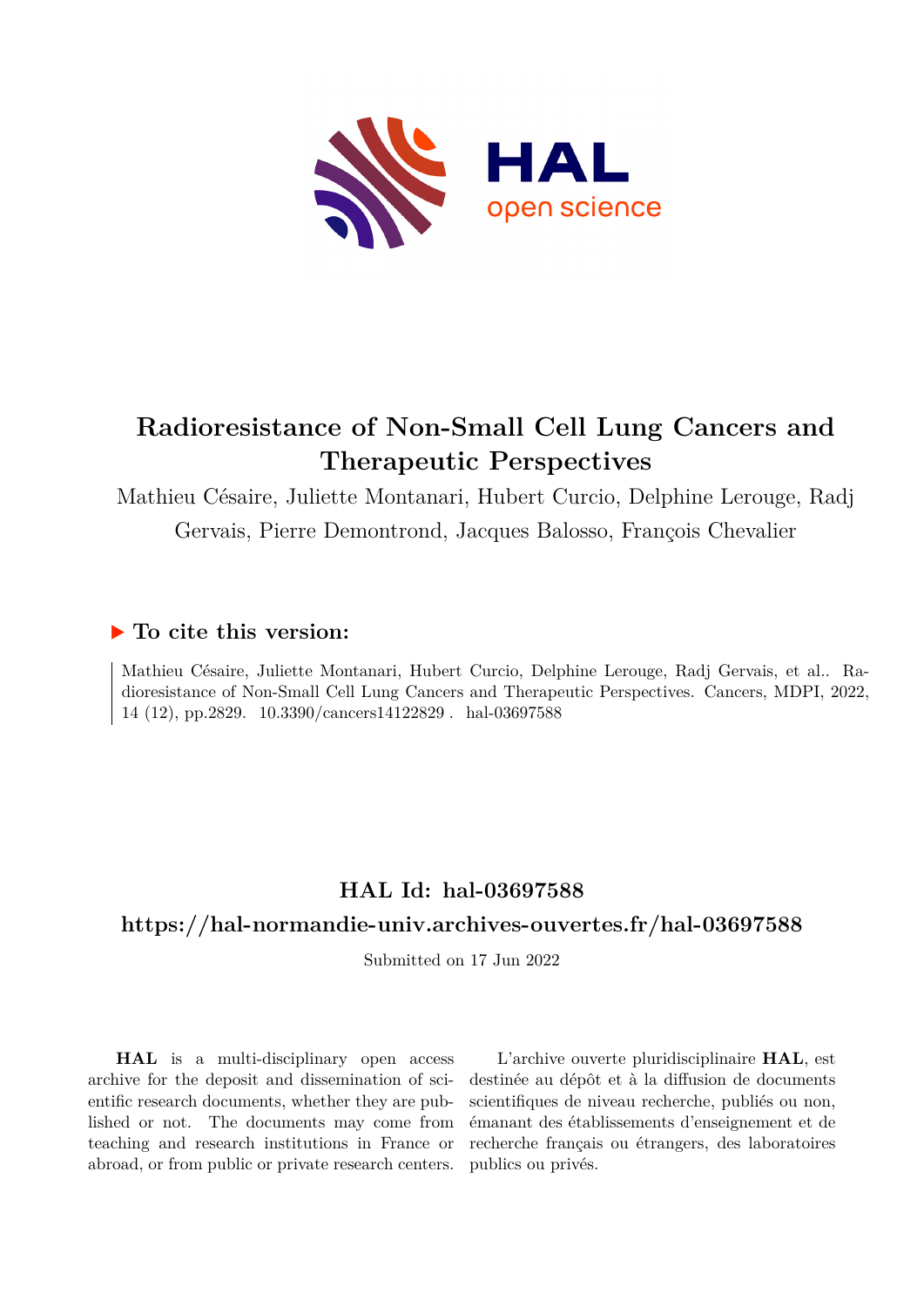



# *Review* **Radioresistance of Non-Small Cell Lung Cancers and Therapeutic Perspectives**

**Mathieu Césaire 1,2, Juliette Montanari <sup>2</sup> , Hubert Curcio <sup>3</sup> , Delphine Lerouge <sup>3</sup> , Radj Gervais <sup>3</sup> , Pierre Demontrond <sup>3</sup> , Jacques Balosso <sup>1</sup> and François Chevalier 2,[\\*](https://orcid.org/0000-0002-8488-2324)**

- <sup>1</sup> Department of Radiation Oncology, Centre François Baclesse, 14000 Caen, France; m.cesaire@baclesse.unicancer.fr (M.C.); j.balosso@baclesse.unicancer.fr (J.B.)
- <sup>2</sup> UMR6252 CIMAP, Team «Applications in Radiobiology with Accelerated Ions», CEA—CNRS—ENSICAEN—Université de Caen Normandie, Campus Jules Horowitz, Bd Henri Becquerel, BP 55027, CEDEX 05, F-14076 Caen, France; juliette.montanari@ganil.fr
- <sup>3</sup> Department of Medical Oncology, Centre François Baclesse, 14000 Caen, France; h.curcio@baclesse.unicancer.fr (H.C.); d.lerouge@baclesse.unicancer.fr (D.L.); r.gervais@baclesse.unicancer.fr (R.G.); p.demontrond@baclesse.unicancer.fr (P.D.)
- **\*** Correspondence: chevalier@ganil.fr; Tel.: +33-(0)231-454-564-21

**Simple Summary:** The poor survival of unresectable locally advanced stage non-small cell lung cancer is due to the resistance to chemoradiotherapy and local/distant relapses. However, with the advent of new drugs, it has become possible to improve the prognosis of patients with stage III NSCLC harboring certain genetic mutations. Herein, we review new therapeutic strategies to overcome this radioresistance with drugs targeting cancer stem cells/specific mutations or new radiotherapy modalities.

**Abstract:** Survival in unresectable locally advanced stage non-small cell lung cancer (NSCLC) patients remains poor despite chemoradiotherapy. Recently, adjuvant immunotherapy improved survival for these patients but we are still far from curing most of the patients with only a 57% survival remaining at 3 years. This poor survival is due to the resistance to chemoradiotherapy, local relapses, and distant relapses. Several biological mechanisms have been found to be involved in the chemoradioresistance such as cancer stem cells, cancer mutation status, or the immune system. New drugs to overcome this radioresistance in NSCLCs have been investigated such as radiosensitizer treatments or immunotherapies. Different modalities of radiotherapy have also been investigated to improve efficacity such as dose escalation or proton irradiations. In this review, we focused on biological mechanisms such as the cancer stem cells, the cancer mutations, the antitumor immune response in the first part, then we explored some strategies to overcome this radioresistance in stage III NSCLCs with new drugs or radiotherapy modalities.

**Keywords:** non-small-cell lung cancer; cancer stem cell; cancer mutation; radiotherapy; immunotherapy; proton irradiation

### **1. Introduction**

Lung cancer was the leading cause of cancer mortality worldwide in 2015 with 1.6 million deaths [1]. Non-small cell lung cancer (NSCLC) is the most common histological form accounting for 80% of all lung cancers. Among patients with NSCLC, approximately 35% are at a locally advanced unresectable stage with the overall survival at 5 years remaining low at approximately 10 to 15% despite treatment with radiotherapy combined with chemotherapy [2]. Recently, adjuvant Durvalumab immunotherapy improved overall survival for unresectable stage III NSCLC patients responding to chemoradiotherapy [3]. However, even in this selected population, the overall survival at 3 years was 57% [4].



**Citation:** Césaire, M.; Montanari, J.; Curcio, H.; Lerouge, D.; Gervais, R.; Demontrond, P.; Balosso, J.; Chevalier, F. Radioresistance of Non-Small Cell Lung Cancers and Therapeutic Perspectives. *Cancers* **2022**, *14*, 2829. [https://doi.org/](https://doi.org/10.3390/cancers14122829) [10.3390/cancers14122829](https://doi.org/10.3390/cancers14122829)

Academic Editor: Nobuyuki Horita

Received: 30 April 2022 Accepted: 4 June 2022 Published: 8 June 2022

**Publisher's Note:** MDPI stays neutral with regard to jurisdictional claims in published maps and institutional affiliations.



**Copyright:** © 2022 by the authors. Licensee MDPI, Basel, Switzerland. This article is an open access article distributed under the terms and conditions of the Creative Commons Attribution (CC BY) license [\(https://](https://creativecommons.org/licenses/by/4.0/) [creativecommons.org/licenses/by/](https://creativecommons.org/licenses/by/4.0/)  $4.0/$ ).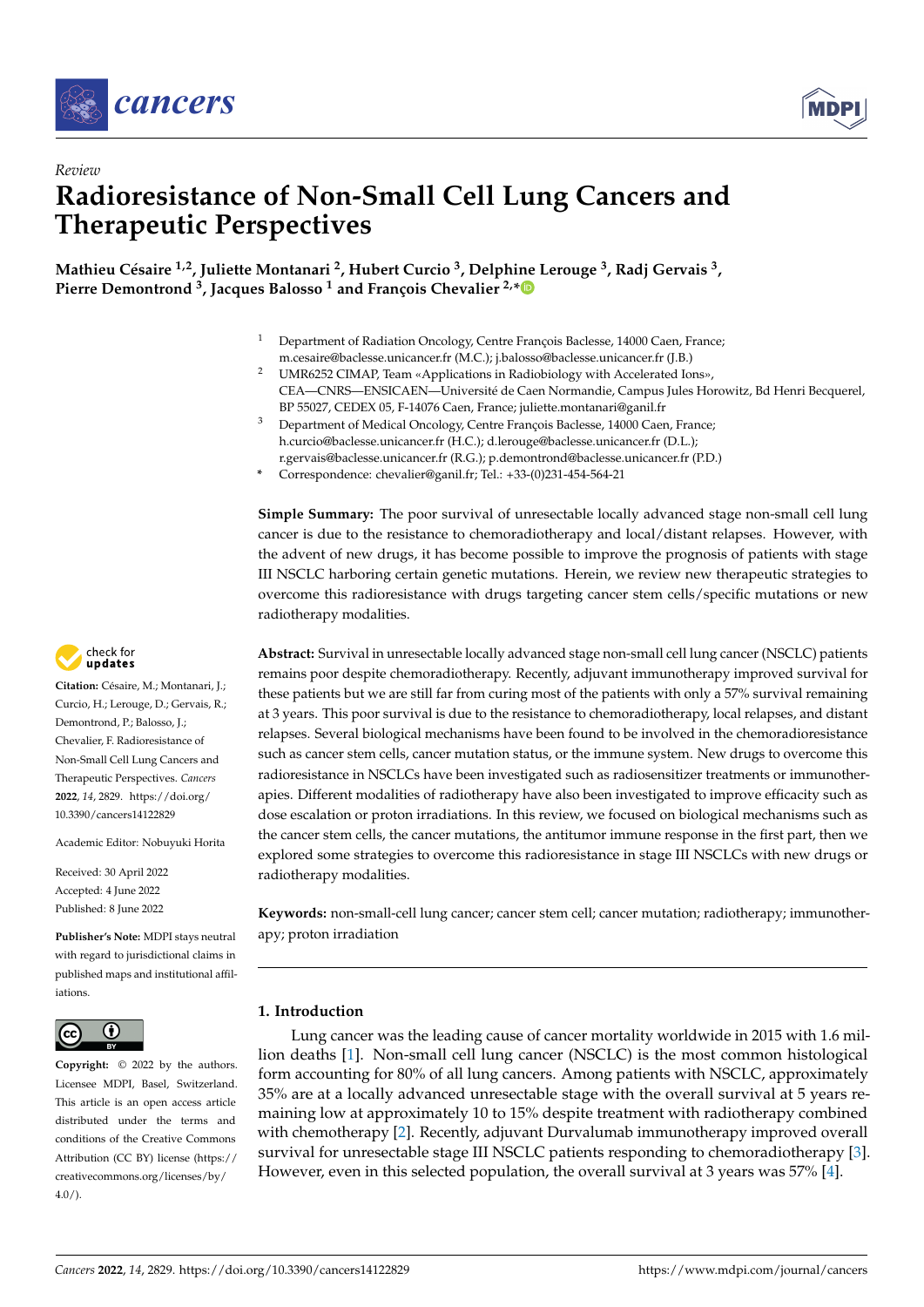The TNM staging is the current main prognosis factor of survival in stage III unresectable NSCLC treated by chemoradiotherapy but others factors such as WHO performance status, gender, number of positive lymph node stations, gross tumor volume, clinical T stage, chemotherapy, radiation therapy overall treatment time, and radiotherapy dose could be involved in the prognosis [5].

The mutational status in driver genes such as epidermal growth factor receptor (EGFR) mutations, Kirsten rat sarcoma viral oncogene (KRAS) mutations, or anaplastic lymphoma kinase (ALK) translocations or mutations could drive the prognosis for stage III unresectable NSCLC treated by chemoradiotherapy [6–10]. However, despite these potential mutational status prognoses, at our knowledge, there are few biological mechanisms clearly recognized explaining radiotherapy failure for stage III NSCLC.

In the recent decades, cancer stem cells or cancer initiator cells (CSCs) have been described as a possible origin of aggressive characteristics of cancers with properties of self-renewal, metastasis formation, and resistance to treatments [11].

In this review, we have focused in the first part on the biological resistance mechanisms such as cancer stem cells, mutational status, and the immune response, then we have reported some strategies that have been already explored or been under investigation to overcome radioresistance in stage III unresectable NSCLCs.

#### **2. Molecular Radioresistance Mechanisms**

#### *2.1. Radioresistance Linked to Hypoxia, Cancer Stem Cells, and Epithelial–Mesenchymal Transition*

CSCs are a subpopulation of cancer cells that have self-renewal and tumor initiating properties, and play an important role in metastasis, tumor relapse, and resistance to treatments such as chemotherapy, radiotherapy, and immunotherapy. In a clinical study, patients with locally advanced stage II or III lung cancer with cancer stem cell markers, such as the Nestin marker, had poorer overall survival [12]. The prognostic role of genes significantly overexpressed in tumorspheres was evaluated in an NSCLC cohort (CDKN1A, SNAI1, and ITGA6 were found to be associated with prognosis and used to calculate a gene expression score, named the CSC score): survival analysis showed that patients with a high CSC score had a shorter overall survival (OS) [13].

The resistance to radiation therapy in NSCLC could be caused by a selected radioresistant population of CSCs as suggested by studies on cell lines or animal models. Indeed, X-ray photon irradiation resulted in an increase in cancer stem cells markers (CD44, CD133, OCT4, SOX2, and NANOG) [14,15] and increased the pool of cancer stem cells in xenograft mouse models [16]. Cancer stem cells develop particularly in hypoxic tumor niches. For example, in vitro models of the A549 cell line cultured in hypoxic conditions have been able to show an increase in markers attributable to cancer stem cells [17]. Hypoxia is defined as a lower oxygen pressure (usually between 1 and 10 mmHg) than in healthy tissue (usually between 40 and 60 mmHg) and plays a major role in the tumor microenvironment that can confer resistance to chemotherapy and radiotherapy [18]. Hypoxia regions in lung cancers could be found using Positron Emission Tomography (PET) imaging with an 18F-fluoromisonidazole (FMISO) hypoxic tracer and may present radioresistance [19]. These hypoxia regions might therefore be targeted by some types of local dose escalation in radiotherapy or molecular therapies in association with radiotherapy.

Cancer progression is often associated with the epithelial–mesenchymal transition (EMT) process. Several studies have demonstrated the implication of the EMT in the proliferation and migration of epithelial cancer cells, such as in NSCLCs, resulting in metastatic properties and resistance to treatments [20]. EMT is a biological process where epithelial cells pass to a mesenchymal state. During EMT, epithelial cells lose their apical–basal polarity and their cell–cell junctions, as well as their cytoskeletal organization and adhesion being altered, inducing cell plasticity and allowing them to leave the epithelial tissue to migrate to other tissues. EMT is an essential biological program for the development during embryogenesis, the mesoderm development during gastrulation, tissue morphogenesis, and wound healing [21]. In addition, studies have been reported that cells undergoing EMT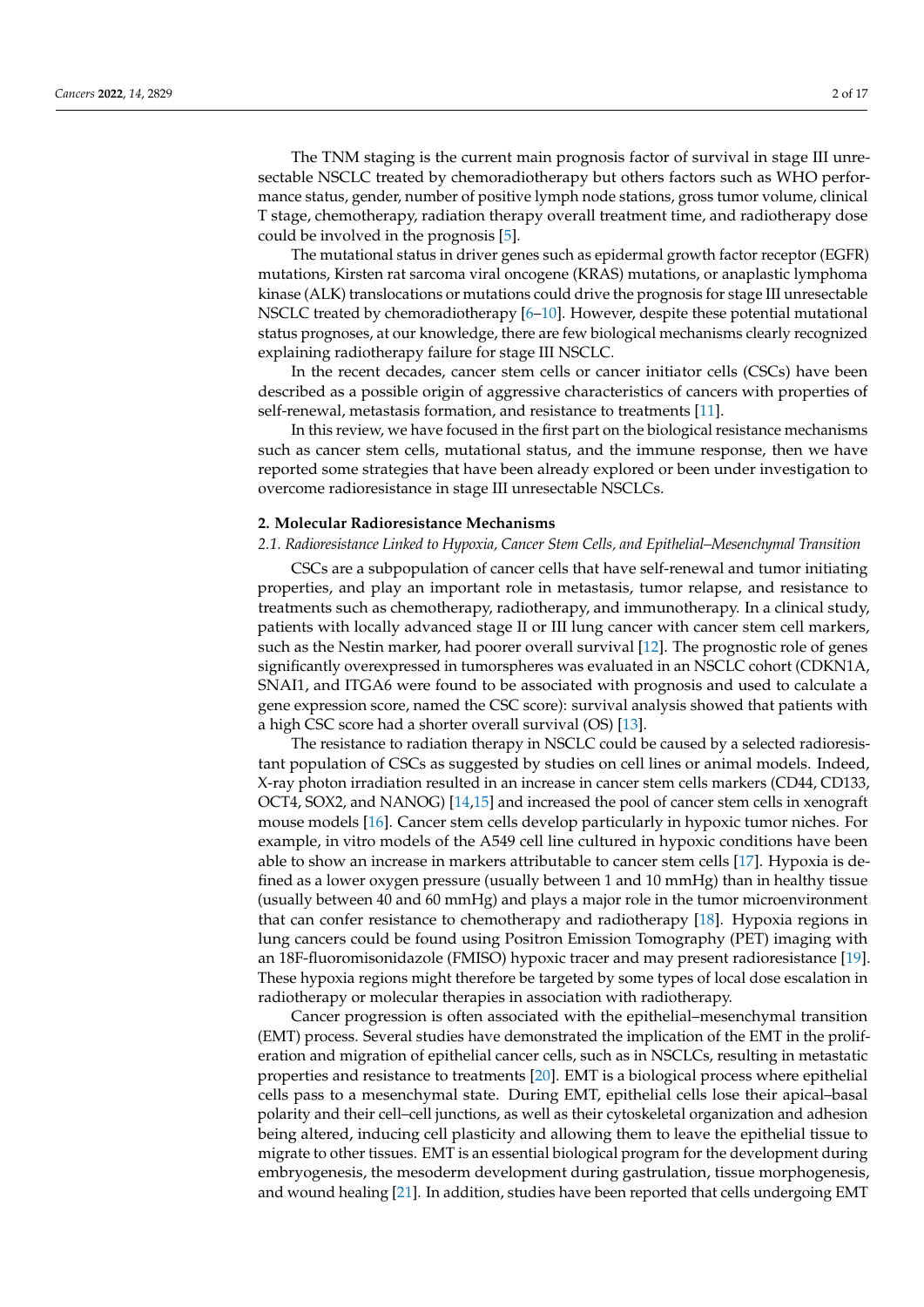exhibit molecular alterations by the decrease in epithelial markers such as E-cadherin, ZO-1, and occludin, and the increase of markers associated with the mesenchymal state such as N-cadherin, vimentin, fibronectin, and fibroblast-specific protein 1. EMT is driven by transcriptions factors (SNAIL, ZEB, SLUG, or TWIST), miRNAS, and epigenetic regulators that are involved in cell plasticity during tumorigenesis [22,23]. EMT is induced by the activation of several intracellular signaling pathways such as  $TGF\beta$ , WNTs, NOTCH, and EGFR [22]. The tumor microenvironment can also be involved in the EMT program by paracrine signals that promotes tumor progression and metastasis [22]. Therefore, targeting EMT and signaling pathways promoting EMT could be a great strategy in NSCLC treatment such as TIF1 $\gamma$ , a TGF $\beta$  signaling regulator, that could act as a tumor metastasis suppressor in NSCLC by inhibiting EMT induced by TGF $\beta$  [24]. Moreover, cancer cells that have undergone EMT show stem cells-like characteristics and a resistance to therapeutic treatments [20]. CSC markers in association with EMT markers have been reported in NSCLCs with the worst prognosis [25,26]. Radiation by photons X induced EMT markers (SNAIL and PDGFR-beta) in vitro [15] and several studies showed the association of EMT and radioresistance in NSCLC [15,27–29]. For example, EMT was induced by miR-410 with a radioresistance via the PTEN/PI3K/mTOR axis in NSCLC, so miR-410 could be used as a biomarker or therapeutic agent in NSLCL [29]. Other signaling pathways could be targeted to reverse resistance in NSCLC such as Wnt/*β*-catenin [30]. However, despite much research on EMT in order to find new approaches to control CSC-associated drug resistance and the EMT program, EMT mechanisms are not fully understood and more studies need to be carried on.

### *2.2. Radioresistance Linked to Mutational Status and Therapeutic Approaches*

Radiotherapy is one of the most common treatments for NSCLC, and the tumor sensitivity to radiotherapy may affect individual prognoses of NSCLC. However, predictable signatures related to the radiotherapy response are still limited [31]. The importance of upregulation, enhanced activation, and critical signature of the PI3K/Akt/mTOR pathway are well documented. Somatic mutations involving various parts of the display cascade and gene enhancement have been shown in various cancers. Changes in PIK3CA have been observed in 36% of hepatocellular cancers, 26% of breast, and 26% of colon cancers. Low levels of PIK3CA mutations are seen in ovarian, gliomas, stomach, and lung cancers. In NSCLC, the PI3K/Akt/mTOR pathway has been significantly implicated in both tumorigenesis and disease progression. Several inhibitors of PI3K, Akt, and mTOR are currently being developed and are in various stages of pre-clinical research and phase I clinical trials in NSCLC [32].

The mechanism of action of EGFR is central to cell proliferation and survival [33]. Ligand activation of EGFR by epidermal growth factor or other ligands, leads to the activation of several survival signaling pathways, including mitogen-activated protein kinase, phosphoinositide 3-kinase (PI3K)/AKT, and signal transducers and activators of transcriptional signing cascades. NSCLC have been reported to show mutations in many oncogenes and tumor suppressor genes, including EGFR, KRAS, and tumor protein 53 (TP53). NSCLC cells express EGFR and its derivatives, which play a key role in the pathogenesis of lung cancer [33], and therefore, the cell blockade of the EGFR signaling represents a promising cancer treatment strategy. Several studies have shown strong preclinical and clinical evidence supporting the potential of targeting EGFR signaling to improve the antitumor activity of ionizing radiation [34]. EGFR mutations have appeared to be more sensitive to radiation therapy [6] than other mutations, but the history of EGFR-mutated tumors is linked to frequent metastatic evolution. Indeed, in unresectable stage III EFGR-mutated NSCLC patients, failure to radiation therapy treatment was related to spread out disease [7]. EGFR is a trans-membrane glycoprotein with an extracellular part that binds growth factor proteins, and an intracellular part that have a tyrosine kinase domain. EGFR activation induces cellular proliferation by a signaling pathway [35]. EGFR mutations leading to the overexpression of EGFR proteins have been reported to induce carcinogene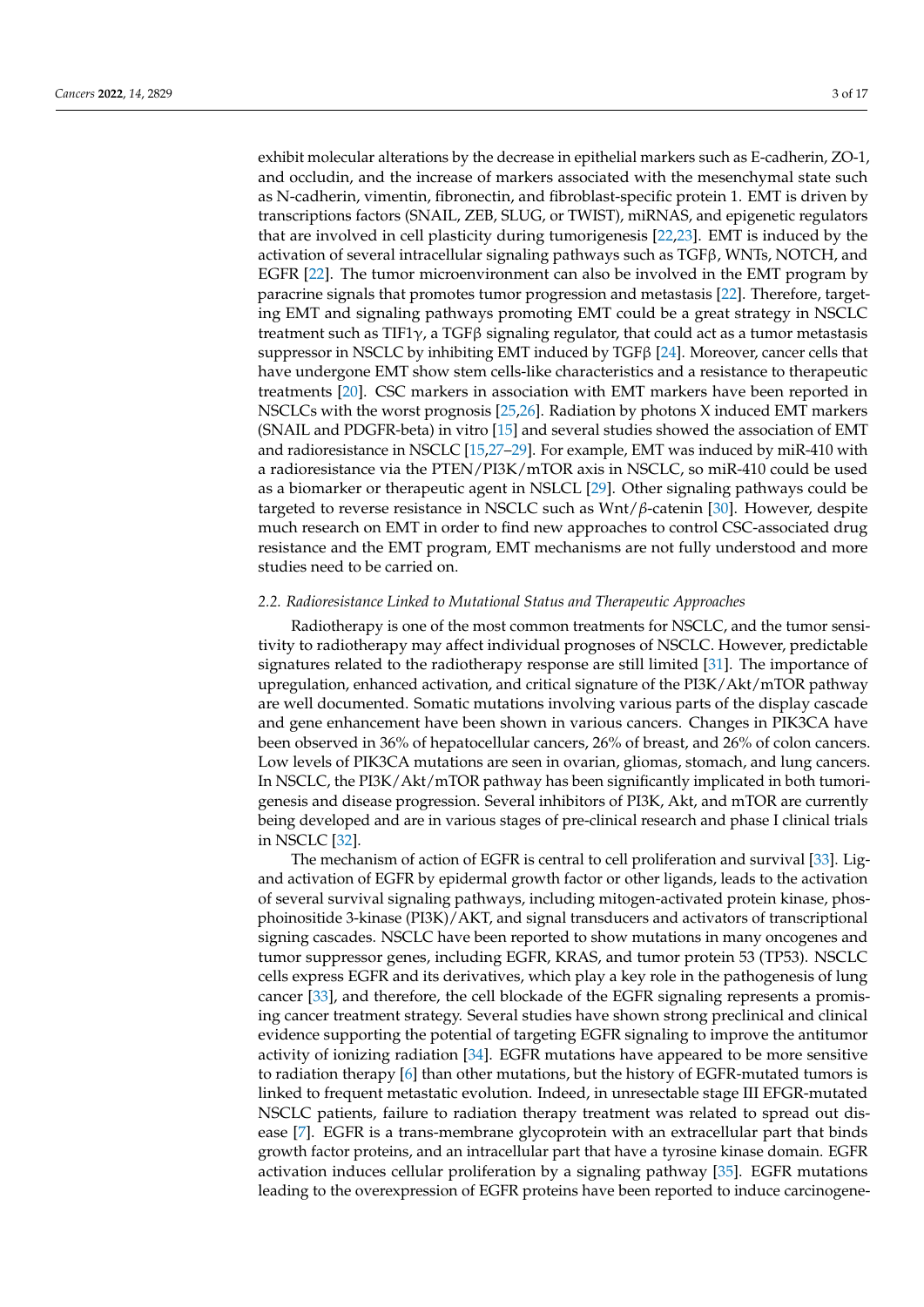sis in NSCLC [36]. EGFR tyrosine kinase inhibitors (TKI) such as Osimertinib have been mainly used in metastatic patients, improving patient survival [37] with good responses in brain metastasis [38]. Recently, the adjuvant treatment of EGFR TKI Osimertinib for resected locally NSCLCs have been reported to improve overall survival and disease-free survival [39]. Osimertinib appeared particularly efficient to prevent metastatic evolution in the central nervous system as compared with other TKIs or chemotherapy [40]. Adjuvant therapy with EGFR TKI, and particularly Osimertinib, is currently under investigation in clinical trials to improve survival and prevent metastatic evolution in EGFR-mutated locally unresectable stage III NSCLC patients treated by chemoradiotherapy [41]. The first generation of EGFR TKIs such as Gefitinib or Erlotinib, in concomitant with chemoradiotherapy, failed to improve efficacity in unresectable stage III NSCLCs [42,43]. The third generation of EGFR TKIs, such as Almonertinib, might be more efficient in concomitant with chemoradiotherapy and are currently being investigated in phase 2 clinical trials (NCT04636593, NCT04952168).

KRAS mutations are involved in carcinogenesis with a frequency of 25–30% in NSCLC [44,45]. KRAS protein is an intracellular submembrane GTPase enzyme that transmits the signal from the EGFR located on the surface of cells by the hydrolysis of GTP into GDP. This signal induces a transduction cascade leading to cell division. A simple mutation of the KRAS gene (most often at codons 12 or 13) can induce constitutive activation of the KRAS protein independently of the EGFR, inducing tumor growth [44]. KRAS mutations are involved in resistance to radiation therapy [8]. In a retrospective study, patients with stage III NSCLC treated with chemoradiotherapy had a poorer response to treatment in case of KRAS mutation [9]. In NSCLC patients with brain metastases treated by encephalic irradiation, KRAS mutations confer radioresistance [6]. The mechanisms of radioresistance of mutated KRAS lung cancer cells are still relatively unknown. Radioresistance in mutated KRAS lung cancers may be related to CSC properties [46]. In vitro studies and pathology analysis of resected cancers showed that the KRAS mutation induced an overexpression of RAD51, which is a recombinase protein involved in the repair of DNA damage (by the homologous recombination mechanism), and so could lead to resistance to platinum salt chemotherapy and radiotherapy [47]. The KRAS mutation via an EGFR-dependent pathway promotes a chromatin condensation inducing radioresistance in NSCLC in vitro and in vivo [46,48]. TKI targeting KRAS G12C mutated NSCLCs have been reported to induce a good response as a second line treatment for metastatic patients [49]. Targeting KRAS proteins in mutated NSCLCs might be interesting to improve the response to radiotherapy. Some co-mutations occur frequently with KRAS mutations. One of these mutations, the STK11 mutation has been reported to induce resistance of NSCLCs to treatment and stem-cell-like properties [50] and might be also a target of interest.

#### *2.3. Radioresistance Linked to the Modulation of the Immune Response*

The Programmed cell Death protein 1 receptor (PD-1) is a T cell receptor that inhibits the cytotoxic activity of these cells, avoiding autoimmune diseases. PD-1 interacts with two ligands, PDL-1 and PDL-2, present on several types of cells membranes, such as various immune cells, mesenchymal support cells, and vascular cells. The upregulation of PDL-1 by tumor cells confers resistance to the immune system [51]. To reverse this immune escape, anti PD-1/PDL-1 have been clinically developed in many types of tumor, such as NSCLC [52]. PD-L1 expression was increased after conventionally fractionated radiation in several studies [53–55], with an impact on the antitumor response to radiation [55]. Radiotherapy may up-regulate PD-L1 expression through the phosphoinositide 3-kinase/AKT and signal transducer and activator of transcription 3 pathways. PD-L1 has been reported also to stimulate cell migration and facilitate the epithelial–mesenchymal transition process [55]. This radioresistance pathway could be overcome with anti PD-1 immunotherapies. Indeed, adjuvant anti-PD-L1 immunotherapy such as Durvalumab after chemoradiotherapy in locally advanced NSCLCs improved survival [4].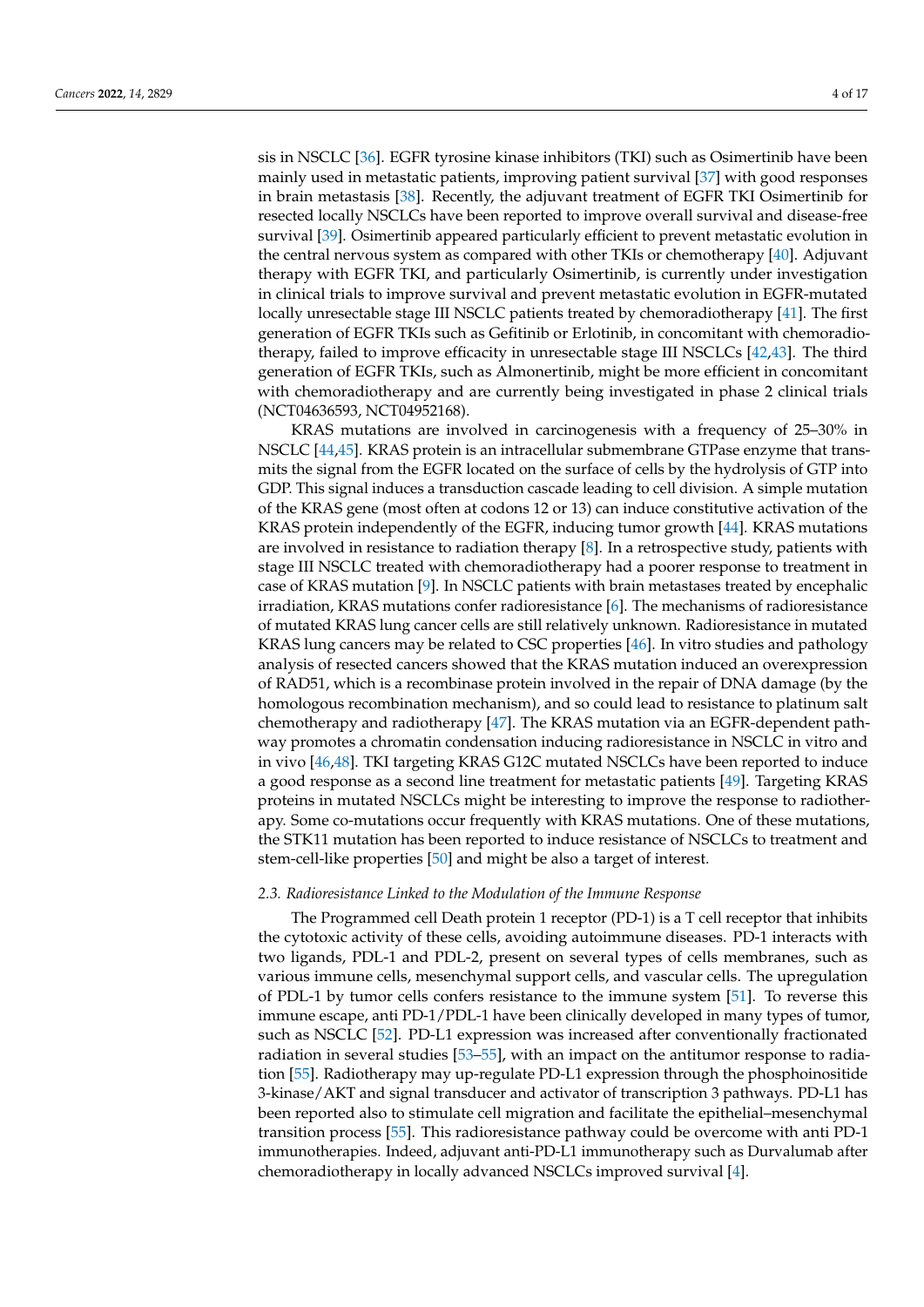#### **3. Therapeutic Approaches to Overcome Radioresistance in NSCLC**

### *3.1. Dose Escalation and Dose Painting in Radiotherapy*

Conventional radiotherapy associated with concomitant chemotherapy based on platinum is the standard treatment for inoperable stage III NSCLC patients. Radiotherapy in this indication usually delivers 60 to 66 Gy in 30 to 33 daily fractions of 2 Gy [2]. A phase III trial in unresectable stage III NSCLCs tried to overcome radiation resistance by escalating the dose at 74 Gy with an unexpected result due to toxicity: survival was worse in the patient group treated with 74 Gy than in the patients group treated with 60 Gy [56]. An escalating dose (from 70 to 90 Gy) increased cardiac toxicity and reduced survival despite the antitumor benefit [57]. However, clinical studies have reported contradictory results and some studies showed better survival with an individually adapted escalating dose (84–102.9 Gy) approach based on predictive irradiated lung tissue volumes [58]. Despite this personalized approach in escalating dose, survival remains poor with high toxicity. Heterogeneous dose distribution guided by predictive markers of local radioresistance in the tumor might represent the future of escalating schemes of radiotherapy. Several clinical studies have investigated the efficacy of a limited escalating dose (boost) guided by PET imaging (RTEP studies). A RTEP7 study is currently investigating the use of a boost up to 74 Gy, limited to the tumor region remaining  $[18F]FDG$  hypermetabolic after 42 Gy (NCT02473133). This approach is named dose painting or biologically-guided dose painting.  $[18F]FMISO$  appeared to have a different distribution without any correlation with  $[18F]FDG$  and might conduce to different approaches of targeting hypoxia tumor regions [59,60].

#### *3.2. Concomitant and New Radiosensitizing Treatments*

Since now, only chemotherapies based with platin salts are the concomitant treatments associated with radiation therapy to treat unresectable stage III NSCLCs [2,61]. The additive or synergistic effect as a radiosensitizer of platin salts is debated and the radiosentive effect could be explained with implication of the ATM pathway [62]. Cisplatin was reported to radiosentize in vitro in an NSCLC cell line such as H460 and to have no effect on other NSCLCs such as A549 [62]. Several mechanisms could explain platin salt resistance in NSCLCs such as the reduced intracellular accumulation of cisplatin, the enhanced drug inactivation by metallothionine and glutathione, the increased repair activity of DNA damage, and the altered expression of oncogenes and regulatory proteins [63]. New therapies targeting DNA damages repair pathways such as poly(ADP-ribose) polymerase inhibitors (PARPi) could enhance the response to chemoradiotherapy in NSCLC. The poly(ADP-ribose) polymerase (PARP) are proteins implicated in the recognition and repair of DNA damages [64]. So PARP inhibitors induce cell mortality by the accumulation of DNA damages and act as a radiosensitizer in many in vitro and in vivo studies on several cancer cell lines including NSCLC [65]. The PARPi radiosentisation ratio was comprised between 1.1 and 1.62 in normoxia (21%  $O_2$ ) and could reach 2.87 in hypoxia conditions (1%  $O<sub>2</sub>$ ) in xenograft models [66]. PARPi and platin salts could also synergize in NSCLC [67]. So PARPi might represent an interesting association in chemoradiotherapy for unresectable stage III NSCLCs, as suggested by a phase 2 clinical trial with Veliparib [68]. Furthermore, PARPi alone or in association with radiation therapy could activate the antitumor immune response and synergize with immunotherapies [69]. The association between a PARPi such as Niraparib and radiation showed the activation of the antitumor immune response in NSCLCs with an increase in CD8+ T lymphocytes, the activation of the STING/TBK1/TRF3 pathway, and the expression of chemokines such as CCL5, CXCL10, and cytokines such as interferon β [70]. However, PARPi can induce hematologic toxicity such as neutropenia, limiting its association with chemotherapy [71]. Nanoparticles administration of PARPi can improve diffusion to the tumor due to their passive targeting ability on tumor tissue that has an enhanced permeation and retention effect [72–74]. Therefore, PARPi nanoparticles could enhance the radiosensitizing effect in NSCLC [75].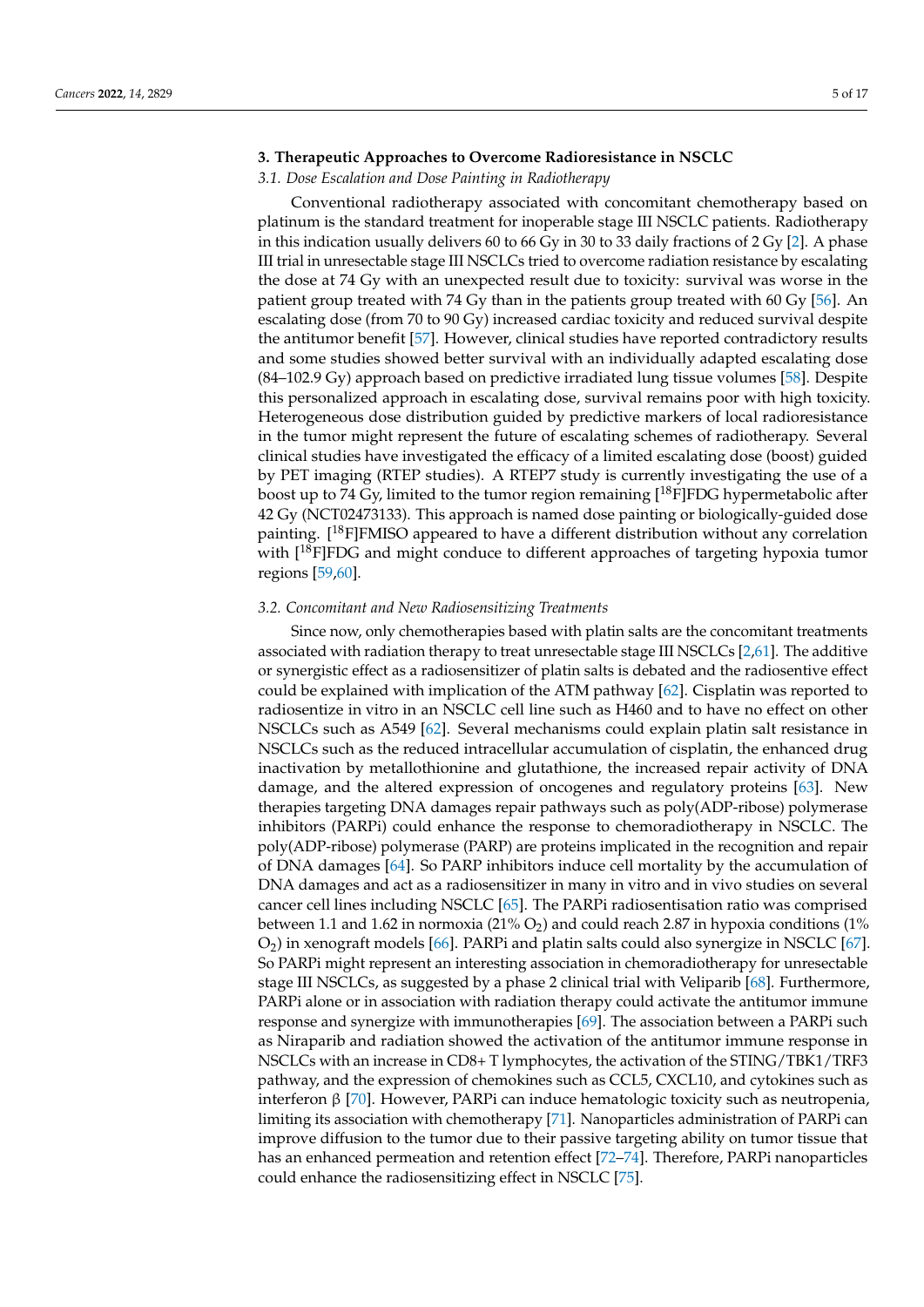#### *3.3. Concomitant Immunotherapy*

Radiotherapy can induce either immunosuppression or an antitumor immune response depending on various parameters. Radiotherapy in a large field including lymph nodes and vessels has been reported to induce lymphopenia in NSCLCs, depending of the radiation dose and the radiation volumes [76–78]. This radiation impact on the T lymphocytes, particularly with the daily fraction scheme of 2 Gy, can induce more failure in disease control due to an immunosuppressive effect [79]. Hypofractionated radiotherapy with high dose per fraction (6 to 10 Gy) such as stereotactic radiotherapy for early stage NSCLCs, appeared to stimulate the immune response with immunogenic cell death better than conventional radiotherapy with 2 Gy daily fractions [80]. Hypofractionated radiotherapy in unresectable stage III NSCLCs delivers 55 to 66 Gy in 20 to 24 fractions of 2.75 Gy for example [81,82]. This schedule of radiotherapy could not induce the same effect as stereotactic radiation that can spare more healthy tissues. Furthermore, conventional radiotherapy could upregulate PD-L1 in NSLCs [53–55]. Concomitant immunotherapy might counterbalance this immunosuppressive effect of chemoradiotherapy, in particular anti PD-1 immunotherapy, as suggested in NSLC mice models [53–55]. AIRING (Accelerated Radio-Immunotherapy for Lung Cancer) is a phase II clinical trial that is currently investigating the potential association Nivolumab (an anti PD-1 immunotherapy) in association with radiotherapy for patients who are not eligible for concomitant chemotherapy (NCT04577638). However, concomitant immunotherapy, in particular anti CTLA-4 immunotherapy (Ipilimumab), can increase pulmonary toxicity [83]. Consolidation anti PD-1 immunotherapy (Pembrolizumab) did not increase toxicity in a phase 2 trial [84] and consolidation anti PD-L1 immunotherapy (Durvalumab) was well tolerated despite a slight increase in pulmonary toxicity in the PACIFIC phase 3 trial [3], encouraging the use of immunotherapy targeting the PD-1/PD-L1 axis with chemoradiotherapy. Many trials currently investigate various protocols of checkpoint inhibitor immunotherapies (anti PD-1, anti PD-L1, and anti CTLA-4) in induction, concomitant, or in consolidation with chemoradiotherapy in unresectable stage III NSCLCs, as shown in Table 1.

#### *3.4. Adjuvant Immunotherapy*

Immunotherapy can also be used as a maintenance therapy after the end of the chemoradiotherapy treatment. One of the first trials assessing maintenance therapy with an immunotherapeutic agent is the cohort number four of the NCT00455572 trial, in which patients presenting with cancer/testis antigen MAGE-A3-positive NSCLCs received intramuscular injections of MAGE-A3 with the immunostimulant agent AS15. MAGE-A3 is considered cancer-specific because the physiological cells expressing it, i.e., spermatogonia and trophoblasts, cannot present epitopes because of the lack of major histocompatibility complexes on these cells' membranes. After injections, all the patients of the cohort were seropositive for MAGE-A3-specific antibodies vs. 1/12 patients at baseline and 5/6 and 2/6 assessable patients that had MAGE-A3-specific CD4+ and CD8+, respectively, T-cells. Efficacy has not been reported for this trial but a lack of efficacy using the same agent in a different setting mandated the discontinuation of the investigations of this therapeutic [85].

Tecemotide, a synthetic lipopeptide derived from the mucin 1 (MUC1) sequence, was assessed as a maintenance therapy for MUC1-positive NSCLCs after chemoradiotherapy, as it was shown to induce a T-cell response in preclinical models and in patients. The START trial (Stimulating Targeted Antigenic Response To non-small-cell lung cancer) was a phase 3 trial that randomized MUC1-positive NSCLC patients with at least a stable disease after the initial chemoradiotherapy between maintenance tecemotide vs. a placebo. The trial failed to achieve its primary endpoint with a median overall survival (OS) of 25.6 months for tecemotide versus 22.3 months for placebo (HR =  $0.88; p = 0.123$ ) [ $86$ ].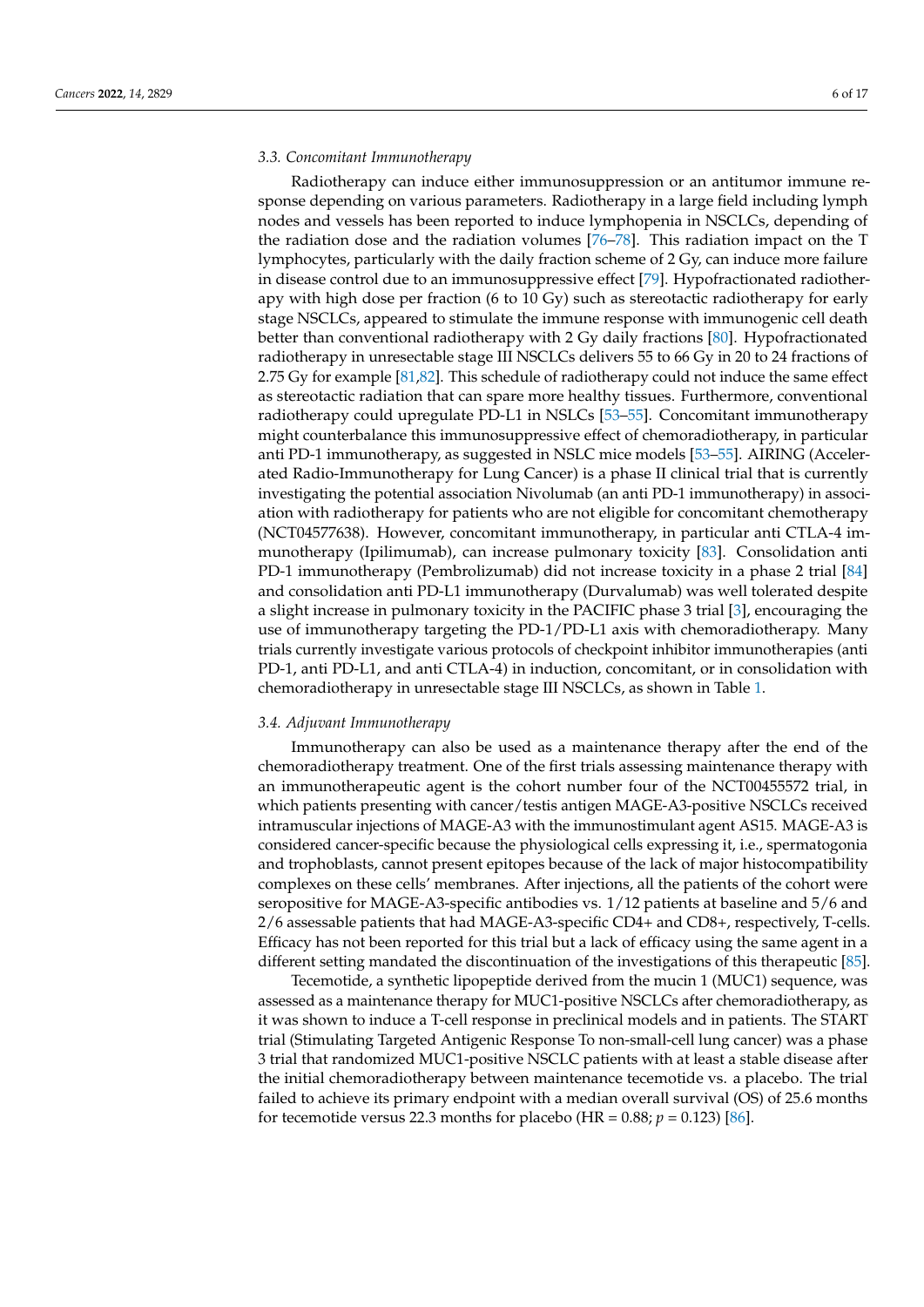| <b>NCT Number</b> | Acronym        | <b>Status</b>          | <b>Induction Drug</b>                                          | <b>Concomitant Drug with Radiotherapy</b>                                                                                                  | <b>Consolidation Drug</b>   | <b>Phases</b> | Enrollment |
|-------------------|----------------|------------------------|----------------------------------------------------------------|--------------------------------------------------------------------------------------------------------------------------------------------|-----------------------------|---------------|------------|
| NCT04765709       | <b>BRIDGE</b>  | Not yet recruiting     | Durvalumab <sup>1</sup> plus<br>platinum-based chemotherapy    | Durvalumab                                                                                                                                 | Durvalumab                  | Phase 2       | 65         |
| NCT02434081       | <b>NICOLAS</b> | Completed              | None                                                           | Nivolumab <sup>2</sup> plus platinum-based<br>chemotherapy                                                                                 | Nivolumab                   | Phase 2       | 94         |
| NCT04577638       | <b>AIRING</b>  | Recruiting             | None                                                           | Nivolumab*                                                                                                                                 | Nivolumab                   | Phase 2       | 60         |
| NCT04003246       |                | Active, not recruiting | None                                                           | Durvalumab                                                                                                                                 | Durvalumab                  | Phase 2       | 50         |
| NCT04230408       | PACIFIC BRAZIL | Recruiting             | Durvalumab plus<br>platinum-based chemotherapy                 | Durvalumab plus platinum-based<br>Durvalumab<br>chemotherapy                                                                               |                             | Phase 2       | 48         |
| NCT03631784       | KEYNOTE-799    | Active, not recruiting | Pembrolizumab <sup>2</sup> plus<br>platinum-based chemotherapy | Pembrolizumab plus platinum-based<br>Pembrolizumab<br>chemotherapy                                                                         |                             | Phase 2       | 217        |
| NCT04085250       |                | Recruiting             | Nivolumab plus<br>platinum-based chemotherapy                  | Nivolumab plus platinum-based<br>chemotherapy                                                                                              | Nivolumab or<br>observation | Phase 2       | 264        |
| NCT04982549       |                | Recruiting             | None                                                           | Durvalumab plus platinum-based<br>chemotherapy                                                                                             | Durvalumab                  | Phase 2       | 35         |
| NCT03840902       |                | Active, not recruiting |                                                                | Bintrafusp alfa M7824 <sup>1</sup> (bifunctional<br>fusion protein composed of a mAb<br>against PD-L1)<br>plus platinum-based chemotherapy | Bintrafusp alfa<br>M7824    | Phase 2       | 168        |
| NCT04364048       |                | Recruiting             | Durvalumab                                                     | platinum-based chemotherapy                                                                                                                | Durvalumab                  | Phase 2       | 54         |
| NCT04092283       |                | Recruiting             | None                                                           | Durvalumab plus platinum-based<br>chemotherapy                                                                                             | Durvalumab                  | Phase 3       | 660        |
| NCT05128630       | <b>DEDALUS</b> | Recruiting             | Durvalumab plus<br>platinum-based chemotherapy                 | Durvalumab (with hypofractionated<br>Durvalumab<br>radiation therapy)                                                                      |                             | Phase 2       | $45\,$     |
| NCT02621398       |                | Active, not recruiting | None                                                           | Pembrolizumab plus platinum-based<br>chemotherapy                                                                                          | Pembrolizumab               | Phase 1       | 30         |

**Table 1.** Clinical trials in unresectable stage III NSCLCs treated by radiotherapy with concomitant or induction checkpoint inhibitor immunotherapy.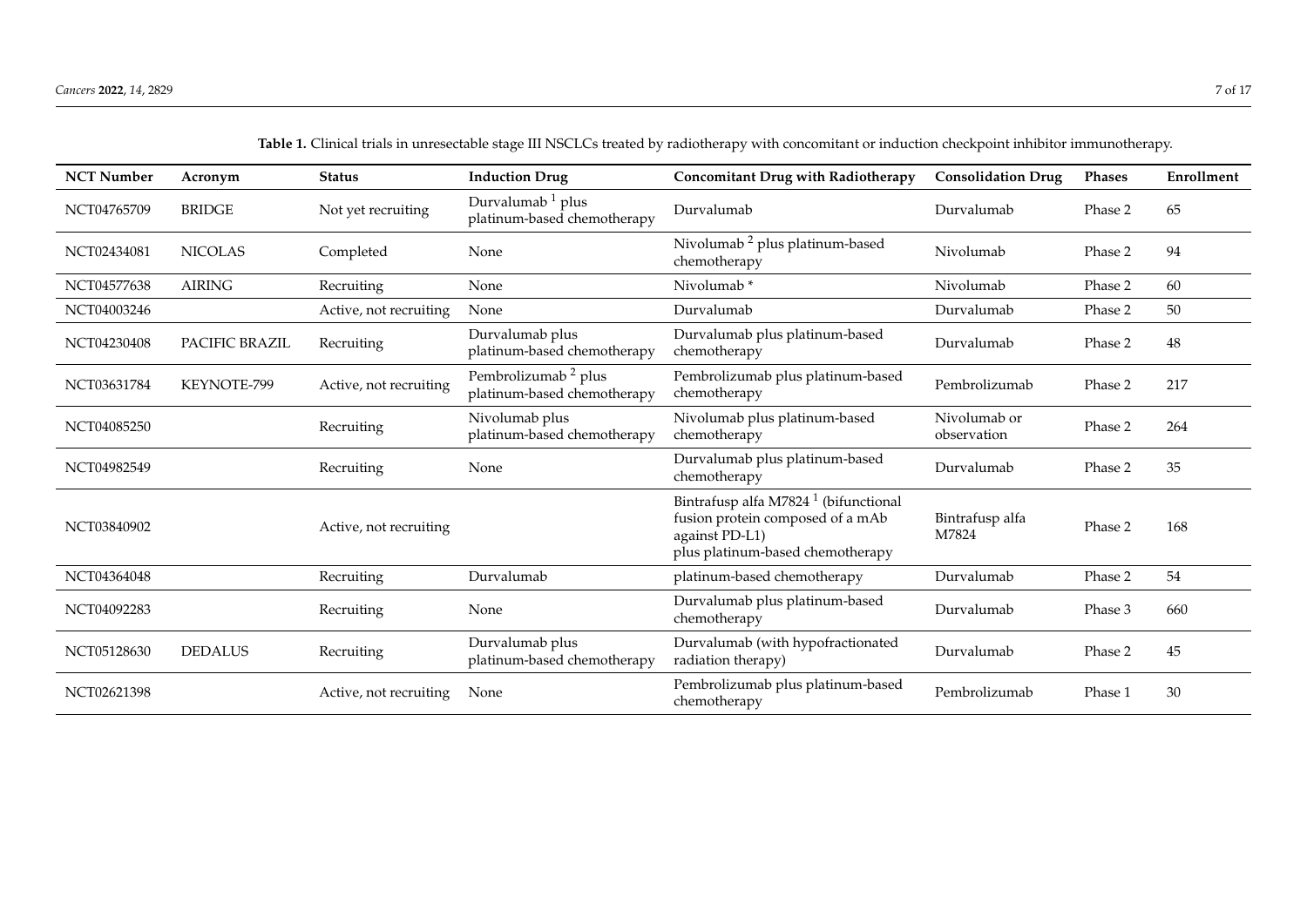| <b>NCT Number</b> | Acronym          | <b>Status</b>          | <b>Induction Drug</b>                          | <b>Concomitant Drug with Radiotherapy</b>                                                                 | <b>Consolidation Drug</b>                             | <b>Phases</b> | Enrollment |
|-------------------|------------------|------------------------|------------------------------------------------|-----------------------------------------------------------------------------------------------------------|-------------------------------------------------------|---------------|------------|
| NCT04202809       | <b>ESPADURVA</b> | Recruiting             | None                                           | Durvalumab plus platinum-based<br>Durvalumab<br>chemotherapy                                              |                                                       | Phase 2       | 90         |
| NCT03801902       |                  | Active, not recruiting | Durvalumab (2 weeks before<br>RT)              | Durvalumab<br>Durvalumab                                                                                  |                                                       | Phase 1       | 22         |
| NCT04372927       | <b>ADMIRAL</b>   | Recruiting             | Durvalumab plus<br>platinum-based chemotherapy | Durvalumab plus platinum-based<br>chemotherapy (with Hypofractionated<br>Durvalumab<br>Radiation Therapy) |                                                       | Phase 2       | 40         |
| NCT03999710       |                  | Recruiting             | Sequential chemotherapy                        | Durvalumab                                                                                                | Durvalumab                                            | Phase 2       | 53         |
| NCT04776447       | <b>APOLO</b>     | Recruiting             | Atezolizumab <sup>1</sup>                      | Platinum-based chemotherapy                                                                               | Atezolizumab                                          | Phase 2       | 51         |
| NCT04013542       |                  | Recruiting             | None                                           | Ipilimumab <sup>3</sup> and Nivolumab                                                                     | Ipilimumab and<br>Nivolumab                           | Phase 1       | 20         |
| NCT04026412       | ChekMate 73L     | Recruiting             | None                                           | Ipilimumab and Nivolumab or<br>Nivolumab alone/plus platinum-based<br>chemotherapy                        | Nivolumab                                             | Phase 3       | 888        |
| NCT05298423       |                  | Not yet recruiting     | None                                           | Pembrolizumab and Vibostolimab <sup>4</sup><br>plus platinum-based chemotherapy                           | Pembrolizumaband<br>Vibostolimab                      | Phase 3       | 784        |
| NCT04380636       |                  | Recruiting             | None                                           | Pembrolizumab plus platinum-based<br>chemotherapy                                                         | Pembrolizumab and<br>Olaparib <sup>5</sup> or placebo | Phase 3       | 870        |

<sup>1</sup>: Anti PD-L1 immunotherapy (check point inhibitor). <sup>2</sup>: Anti PD-1 immunotherapy (check point inhibitor). <sup>3</sup>: Anti cytotoxic T-lymphocyte-associated protein 4 (CTLA-4) immunotherapy (check point inhibitor). <sup>4</sup>: Anti–T-cell immunoreceptor with Ig and ITIM domains (TIGIT) antibody (check point inhibitor). <sup>5</sup>: Olaparib is a Poly(ADP-ribose) polymerase inhibitor (PARPi). PARPi exert an antitumor activity by inhibiting DNA repair pathway. These treatments are used with chemotherapy and are investigated in combination with immunotherapy. \* Patients not eligible to concomitant chemotherapy. Data from Clinicaltrials.gov (accessed on 1 June 2022) with key words: Non small cell lung cancer stage 3; Radiotherapy. Only recent studies referring to interventional treatment of checkpoint inhibitor immunotherapies used in induction or concomitant with radiotherapy in unresectable stage III NSCLC were listed.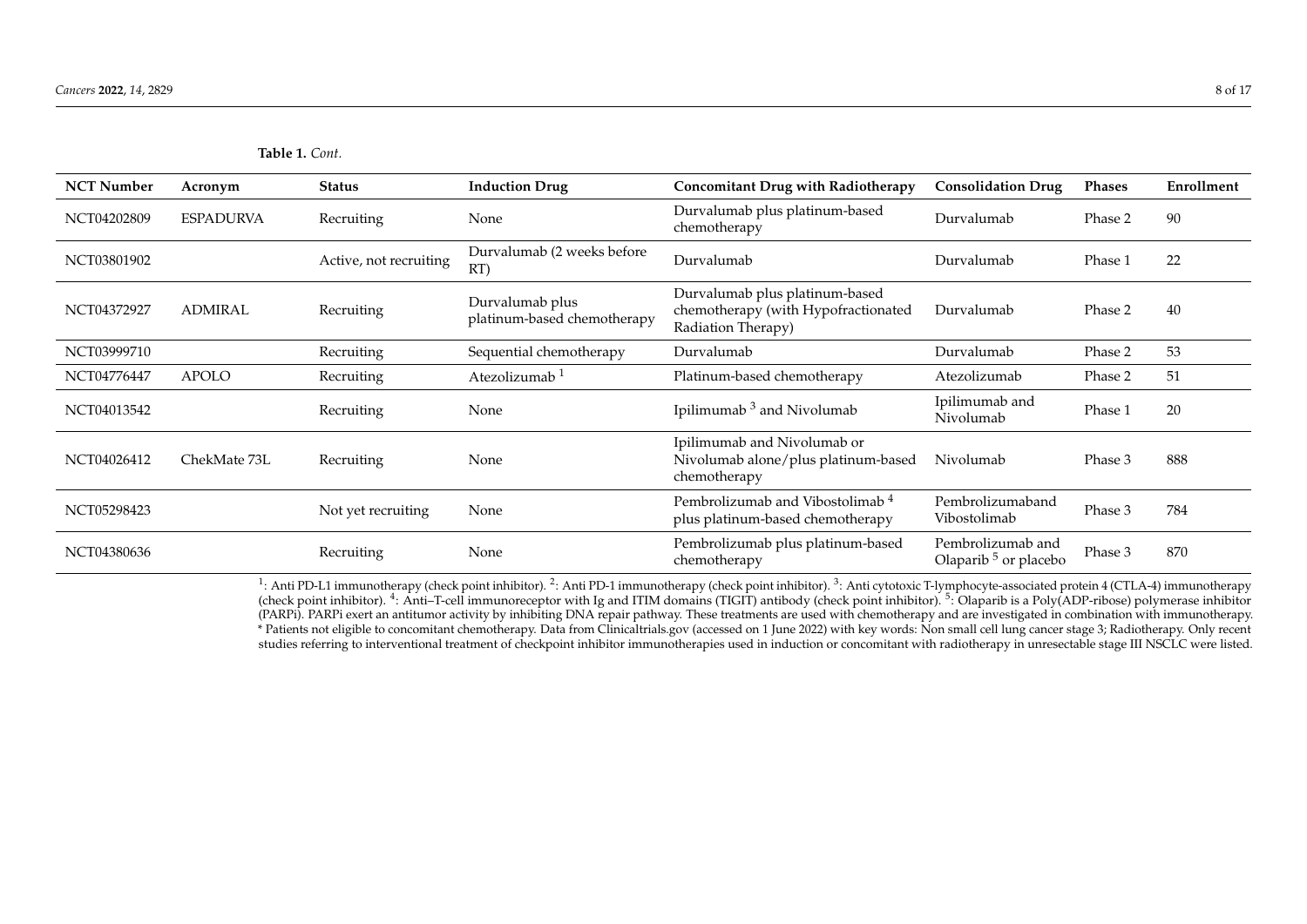Durvalumab, an anti-PD-L1 antibody, has been assessed in the PACIFIC study, a phase 3 trial evaluating maintenance with durvalumab for 1 year versus a placebo. The trial showed improved progression free survival (PFS) (16.8 vs. 5.6 months) [3] and OS (28.3 vs. 16.2 months) [87] favouring the durvalumab arm. These results were confirmed with an updated 4 years OS rate of 49.6% for the durvalumab arm versus 36.3% for the placebo arm [88]. Subgroup analysis showed that PDL-1-positive patients tend to derive more benefit from this treatment than PDL-1-negative patients. Durvalumab maintenance therapy is now part of the standard of care for stage III NSCLC patients who have at least a stability after chemoradiotherapy.

Other anti-PD-1 agents such as Nivolumab and Pembrolizumab have been tested in smaller phase 2 trials. Nivolumab has been assessed in the NICOLAS trial in concomitance with chemoradiotherapy and in maintenance for a maximum of 1 year if the patient did not progress at the end of it. Seventy-nine patients were enrolled, the median PFS and OS were 12.7 months and 38.8 months, respectively [89]. A randomized phase 3 study versus a placebo was designed but only eight patients were randomized because of the publication of the PACIFIC study and giving a placebo to the patients was deemed unethical [90]. Pembrolizumab has been assessed in the HCRN LUN14-179 trial as a maintenance therapy for a maximum of 1 year after chemoradiotherapy for patients with stage III NSCLC. A total of 93 patients were enrolled, the median PFS and OS were 18.7 months and 35.8 months, respectively (NCT02343952). There is a randomized versus placebo phase 2 trial ongoing in Italy (NCT03379441).

Immunotherapies can also be used in association to try to prevent secondary resistance to immunotherapy maintenance. COAST is a phase 2 trial that randomized in a 1:1:1 manner patients between durvalumab alone or in association with oleclumab, an anti-CD73 monoclonal antibody, or monalizumab, an anti-NKG2A monoclonal antibody, for up to 12 months of treatment. Median PFS was 6.3 months for durvalumab alone, 15.1 months  $(HR = 0.65)$  for the durvalumab + monalizumab arm, and not reached  $(HR = 0.44)$  for durvalumab + oleclumab [91]. These first results have to be analyzed with caution as the durvalumab alone arm compares poorly with the results of the PACIFIC trial.

Finally, PD-1 inhibitors can be used in association with anti-TIGIT antibodies. Ongoing phase 3 trials such as KEYVIBE-006 (NCT05298423) and SKYSCRAPER-03 (NCT04513925) compare durvalumab with the combination of pembrolizumab and vibostolimab or the combination of atezolizumab and tiragolumab, respectively, for up to 12 months of treatment.

#### *3.5. New Irradiation Techniques: Hadrontherapy*

One of the simplest ways to combat tumor radioresistance is of course to increase the dose delivered to tumors. But toxicity, as mentioned above, represents a limit that is difficult to overcome. Nevertheless, this approach has already proven its usefulness, as shown by the use of techniques that have ballistic qualities that allow higher doses to the target thanks to more precise conformation capacities and an improved protection of nearby organs at risk. A first step has been taken in this field by the generalization of IGRT with intensity modulation (IMRT and VMAT), which has made it possible to climb a step in terms of the delivered dose by increasing it by approximately 10 to 20% (increased from 55–60 Gy to 66 Gy for example) for the same or even lower toxicities [56].

But other advances based on the physical qualities of radiation are possible. Thus, we can use radiation that has no exit beam such as charged particles beams, as protontherapy, which represents a new step in the escalation of tumor doses particularly studied in the context of lung tumors [92]. Some clinical studies, using prontherapy in unresectable stage III NSCLCs, completed or currently recruiting, have been reported in Table 2.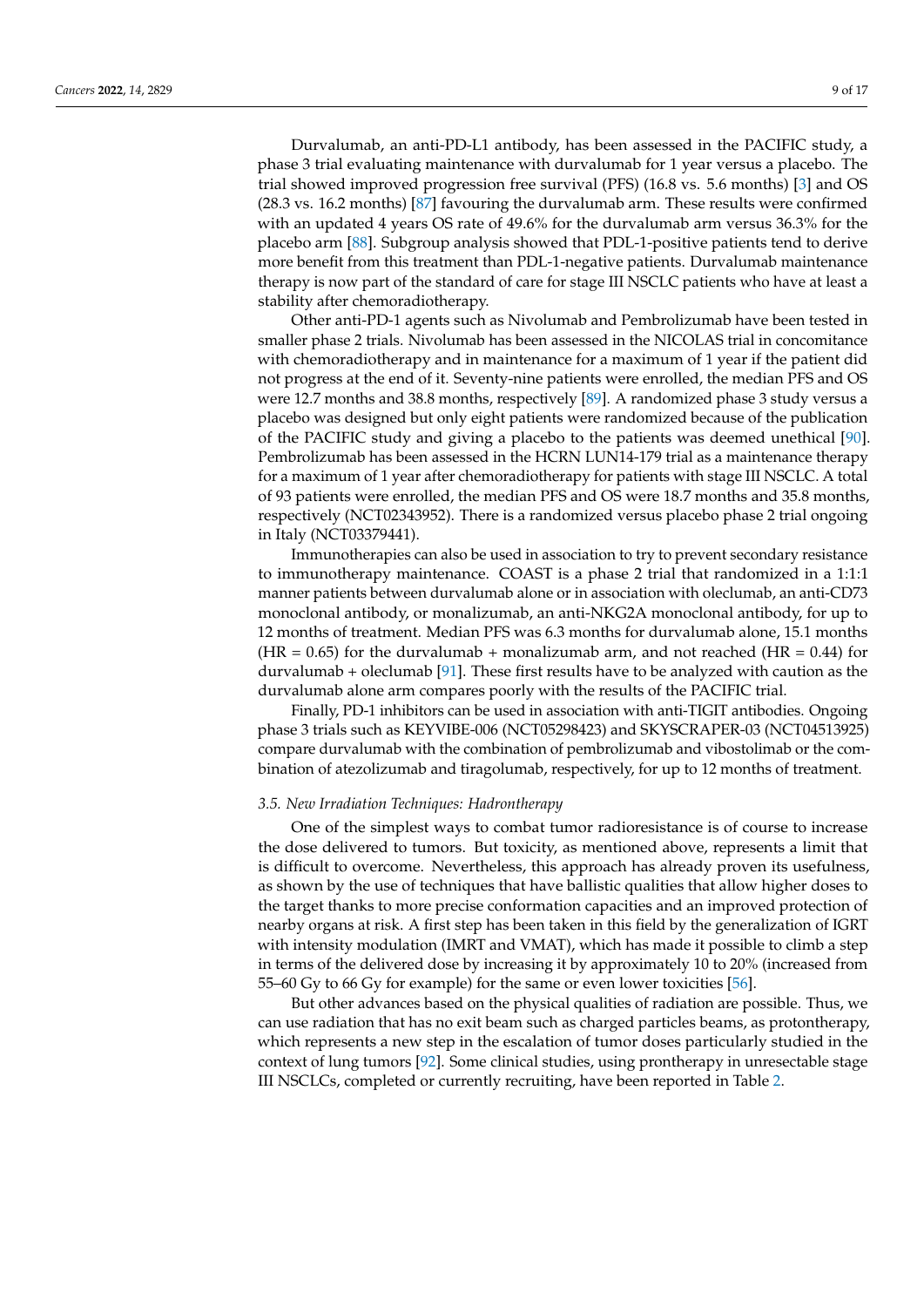| <b>NCT Number</b> | <b>Status</b>          | Interventions                                                                                                                                                                                                                                                                                                                                                                 | <b>Phases</b>                    | Enrollment | <b>Results</b>                                                                                                                                                               |  |  |
|-------------------|------------------------|-------------------------------------------------------------------------------------------------------------------------------------------------------------------------------------------------------------------------------------------------------------------------------------------------------------------------------------------------------------------------------|----------------------------------|------------|------------------------------------------------------------------------------------------------------------------------------------------------------------------------------|--|--|
| NCT00495170       | Completed              | PT with concomitant chemotherapy<br>(Carboplatin + Paclitaxel)                                                                                                                                                                                                                                                                                                                | Phase 2                          | 64         | Median OS was 26.5 months.<br>Rates of grade 2 and 3 acute esophagitis were 18 (28%)<br>and 5 (8%), respectively.<br>Acute grade 2 pneumonitis occurred in one (2%) patient. |  |  |
|                   |                        | 74 Gy (RBE) 2 Gy/fraction for<br>37 fractions                                                                                                                                                                                                                                                                                                                                 |                                  |            |                                                                                                                                                                              |  |  |
| NCT01993810       | Recruiting             | Arm 1: RT with concomitant<br>chemotherapy                                                                                                                                                                                                                                                                                                                                    |                                  |            |                                                                                                                                                                              |  |  |
|                   |                        | Arm 2: PT with concomitant<br>chemotherapy (Carboplatin + Paclitaxel)                                                                                                                                                                                                                                                                                                         | Phase 3                          | 330        |                                                                                                                                                                              |  |  |
| NCT01629498       | Recruiting             | Arm 1: IMRT with concomitant<br>chemotherapy                                                                                                                                                                                                                                                                                                                                  | Phase 1   Phase 2                | 100        |                                                                                                                                                                              |  |  |
|                   |                        | Arm 2: IMPT with concomitant<br>chemotherapy                                                                                                                                                                                                                                                                                                                                  |                                  |            |                                                                                                                                                                              |  |  |
| NCT01770418       | Active, not recruiting | PT with concomitant chemotherapy:<br>Dose Level 1: 60 Gy (RBE) at 2.5 Gy (RBE)<br>per fraction $\times$ 24 fractions<br>Dose Level 2: 60 Gy (RBE) at 3 Gy (RBE)<br>per fraction $\times$ 20 fractions<br>Dose Level 3: 60.01 Gy (RBE) at 3.53 Gy<br>(RBE) per fraction $\times$ 17 fractions<br>Dose Level 4: 60 Gy (RBE) at 4 Gy (RBE)<br>per fraction $\times$ 15 fractions | Phase 1   Phase 2                | 32         |                                                                                                                                                                              |  |  |
| NCT02172846       | Completed              | Hypofractionated PT (60 Gy in 15<br>fractions) with concomitant<br>chemotherapy (Carboplatin + Paclitaxel)                                                                                                                                                                                                                                                                    | Phase 1                          | 23         | Acute grade 2 esophagitis in seven patients (35%) and<br>grade 2 pneumonitis in one patient (5%).                                                                            |  |  |
| NCT04432142       | Recruiting             | Cohort one: RT with concomitant<br>chemotherapy and Durvalumab in<br>consolidation treatment                                                                                                                                                                                                                                                                                  | Observational:<br>Immune changes | 80         |                                                                                                                                                                              |  |  |
|                   |                        | Cohort two: PT with concomitant<br>chemotherapy and Durvalumab in<br>consolidation treatment                                                                                                                                                                                                                                                                                  | induced by PT or RT              |            |                                                                                                                                                                              |  |  |

**Table 2.** Trials in unresectable stage III NSCLCs treated by protontherapy.

IMPT = Intensity-Modulated Protontherapy; PT = protontherapy; RBE = relative biological effectiveness; RT = radiotherapy with photons X. Data from Clinicaltrials.gov (accessed on 1 June 2022) with key words: Non small cell lung cancer stage 3; Radiotherapy or Protontherapy.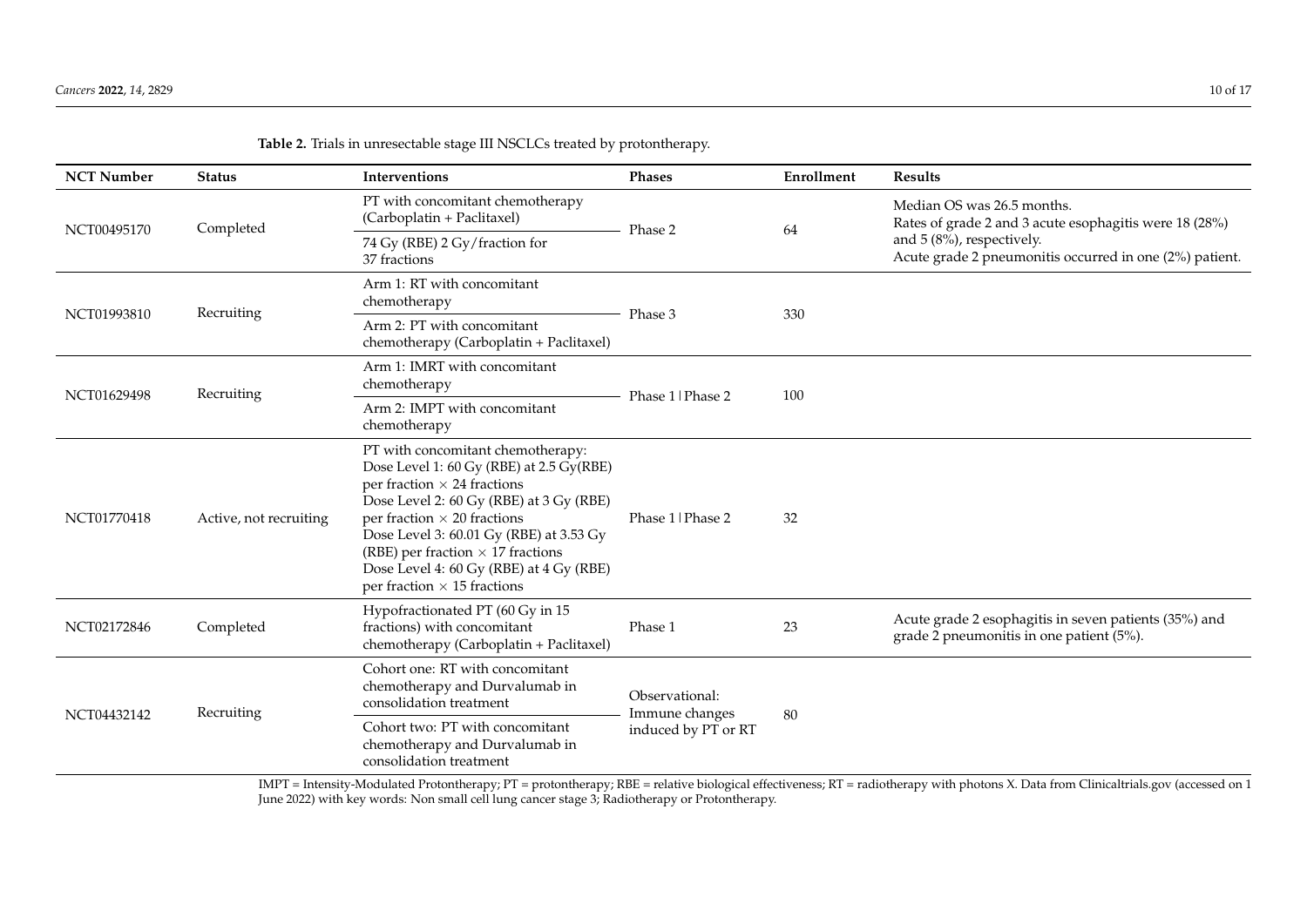An additional step consists of matching the ballistic capabilities of the radiotherapy devices and the tumor biology [93]. Thus, the possibility of specifically defining the radioresistance characteristics of tumors, in particular by the presence of hypoxia zones, makes it possible to deliver localized dose increments in hypoxic/radioresistant zones by the dose painting technique mentioned above. But this technique is supposed to know at each session (therefore each day) where these areas of hypoxia are located in the tumor and to adapt the treatment to them in real time. The means to do this do not yet exist but an approach using a combination of a PET camera and a Linac could be interesting [94].

Finally, approaches based on even more innovative irradiation methods to force tumor radioresistance in a less discriminating way than by the daily imaging of hypoxia or other markers of radioresistance, could come from the use of hadrontherapy. Indeed, hadrontherapy introduces an additional notion of relative biological efficacy that is higher than X-rays in their ability to destroy tumors [95].

Actually, all radiotherapy techniques using ionizing radiation are based on the same mechanisms. Namely, the production of powerful oxidizing radicals by the radiolysis of water in tissues and cells. These radicals are responsible for most of the molecular damages to DNA that are essentially, regarding the types to be considered for cell lethality, complex damages often summarized by the term of DNA double-strand breaks.

Nevertheless, a certain number of distinctions at the nanometric scale can be made between the different types of radiations, particularly in terms of ionization density along the trajectories crossing the tumors. X-rays (photons) produce very diffuse ionizations causing few complex damages relatively distant from each other, producing very diffuse oxidative stress that effectively stimulates the cellular defenses. Thus, as mentioned previously, X-rays can stimulate EMT and reinforce the CSC phenotype and therefore induce their own radioresistance [96].

Conversely, ions such as protons (protontherapy) or heavier ions (hadrontherapy) obtained from carbon, oxygen, or helium atoms will cause very high ionization densities (100 to 1000 times more important than X-rays [97]) bringing a lot of complex damages close to each other in the very interior of the cell nucleus leading to irreversible damages capable of exceeding the radioresistance capacities of the cells. In addition, the grouping of ionizations along the trajectories, less numerous at an equal dose for the ions, considerably reduces the intracellular oxidative stress [96]. Thus, for cells surviving irradiation by ions, the cellular defense reactions elicited by irradiation will be much weaker than for X-rays. These two characteristics: greater physical efficiency and less capacity to stimulate tumor radioresistance, mean that ion therapy may have a greater efficacy on radioresistant tumors compared to X-rays. It is very likely that the very characteristics of tumor stem cells can explain this property and one can imagine that the in-depth analysis of tumors, possibly their greater or lesser richness in CSCs, can also ultimately be a guiding factor towards irradiation by ions rather than by photons.

Thus, faced with the various oncological situations of radioresistance, hadrontherapy represents a hope of progress in terms of the locoregional treatment of conceptually rather simple implementation.

However, the progression of the local control can always be discussed if the tumor evolution remains strongly marked by the metastatic evolution. Nevertheless, it should be kept in mind that local control remains essential for any hope of a cure, and that the primary tumor represents a cellular reservoir capable of producing variants resistant to successive systemic treatments. In addition, advances in systemic treatments and even the synergies between these systemic treatments and radiotherapy, in particular as for the forcing of the immune checkpoints, are approaches that reinforce the interest of locoregional treatment by radiotherapy [98].

#### **4. Conclusions**

As our knowledge increases in understanding the biological mechanisms of NSCLC resistance to chemoradiotherapy, we can assess some strategies to improve the survival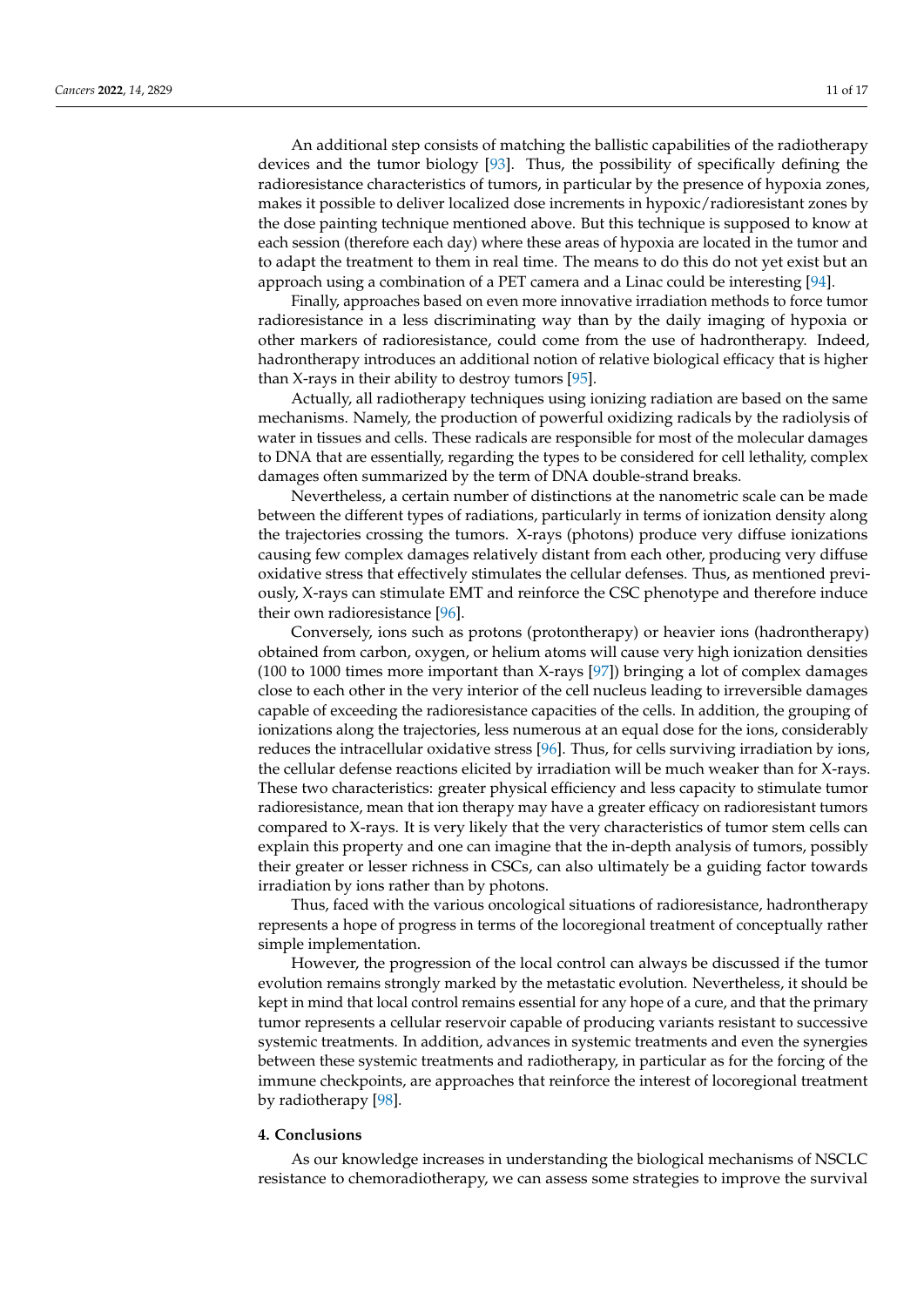of patients. New radiosensitizing treatments have emerged recently such as PARPi that might improve the response to chemoradiotherapy in NSCLCs [68], but efficacity seems limited. New TKI targeting specific mutated NSCLCs could play an important role in association with chemoradiotherapy  $[8-10,41,49]$ , but we must be careful due to the potential increase in lung toxicities [99], particularly with use of adjuvant or concomitant anti PD-1 immunotherapies [100]. Furthermore, TKI used as treatments for NSCLC currently target only driver oncogenes in a limited number of patients (less than 50%) [101]. The antitumor immune system is essential to control cancer [102], and immunotherapy is now a standard treatment in NSCLCs [52]. Adjuvant immunotherapy can induce more lung toxicities after chemoradiotherapy [3], questioning the possibility of its concomitant association. New modalities of radiotherapy such as proton irradiation sparing more healthy lung or heart tissues could be promising to combine radiotherapy and immunotherapy [92,103,104]. Escalating the photon or ion irradiation dose in a limited hypoxic area guided by PET imaging might also represent an interesting strategy to increase efficacity on the CSCs and improve tumor control [60,94,105]. Taken together, all these strategies give hope to improve survival for unresectable stage III NSCLC patients in the near future.

**Author Contributions:** Original draft preparation, M.C. and F.C.; writing, M.C., J.M., H.C., D.L., R.G., P.D., J.B. and F.C.; review and editing, M.C. and F.C.; project administration, M.C. and F.C.; funding acquisition, M.C. and F.C. All authors have read and agreed to the published version of the manuscript.

**Funding:** This work was supported by a grant from the «Ligue contre le cancer, Comité de Seine-Maritime», project IKAR, 2022–2023.

**Conflicts of Interest:** The authors declare no conflict of interest.

#### **References**

- 1. Ferlay, J.; Soerjomataram, I.; Dikshit, R.; Eser, S.; Mathers, C.; Rebelo, M.; Parkin, D.M.; Forman, D.; Bray, F. Cancer Incidence and Mortality Worldwide: Sources, Methods and Major Patterns in GLOBOCAN 2012. Available online: [https://pubmed.ncbi.nlm.](https://pubmed.ncbi.nlm.nih.gov/25220842/) [nih.gov/25220842/](https://pubmed.ncbi.nlm.nih.gov/25220842/) (accessed on 2 December 2020).
- 2. Aupérin, A.; Le Péchoux, C.; Rolland, E.; Curran, W.J.; Furuse, K.; Fournel, P.; Belderbos, J.; Clamon, G.; Ulutin, H.C.; Paulus, R.; et al. Meta-analysis of concomitant versus sequential radiochemotherapy in locally advanced non-small-cell lung cancer. *J. Clin. Oncol.* **2010**, *28*, 2181–2190. [\[CrossRef\]](http://doi.org/10.1200/JCO.2009.26.2543)
- 3. Antonia, S.J.; Villegas, A.; Daniel, D.; Vicente, D.; Murakami, S.; Hui, R.; Yokoi, T.; Chiappori, A.; Lee, K.H.; De Wit, M.; et al. Durvalumab after chemoradiotherapy in stage III non-small-cell lung cancer. *N. Engl. J. Med.* **2017**, *377*, 1919–1929. [\[CrossRef\]](http://doi.org/10.1056/NEJMoa1709937)
- 4. Gray, J.E.; Villegas, A.; Daniel, D.; Vicente, D.; Murakami, S.; Hui, R.; Kurata, T.; Chiappori, A.; Lee, K.H.; Cho, B.C.; et al. Three-Year Overall Survival with Durvalumab after Chemoradiotherapy in Stage III NSCLC-Update from PACIFIC. Available online: <https://pubmed.ncbi.nlm.nih.gov/31622733/> (accessed on 2 December 2020).
- 5. Oberije, C.; De Ruysscher, D.; Houben, R.; van de Heuvel, M.; Uyterlinde, W.; Deasy, J.; Belderbos, J.; Dingemans, A.-M.C.; Rimner, A.; Din, S.; et al. A Validated prediction model for overall survival from stage III non-small cell lung cancer: Toward survival prediction for individual patients. *Int. J. Radiat. Oncol. Biol. Phys.* **2015**, *92*, 935–944. [\[CrossRef\]](http://doi.org/10.1016/j.ijrobp.2015.02.048) [\[PubMed\]](http://www.ncbi.nlm.nih.gov/pubmed/25936599)
- 6. Arrieta, O.; Ramírez-Tirado, L.; Caballe-Perez, E.; Mejia-Perez, A.; Zatarain-Barrón, Z.L.; Cardona, A.F.; Lozano-Ruíz, F.; Segura-González, M.; Cruz-Rico, G.; Maldonado, F.; et al. Response rate of patients with baseline brain metastases from recently diagnosed non-small cell lung cancer receiving radiotherapy according to EGFR, ALK and KRAS mutation status. *Thorac. Cancer* **2020**, *11*, 1026–1037. [\[CrossRef\]](http://doi.org/10.1111/1759-7714.13359) [\[PubMed\]](http://www.ncbi.nlm.nih.gov/pubmed/32072746)
- 7. Nakamura, M.; Kageyama, S.-I.; Niho, S.; Okumura, M.; Hojo, H.; Motegi, A.; Nakamura, N.; Zenda, S.; Yoh, K.; Goto, K.; et al. Impact of EGFR mutation and ALK translocation on recurrence pattern after definitive chemoradiotherapy for inoperable stage III non-squamous non-small-cell lung cancer. *Clin. Lung Cancer* **2019**, *20*, e256–e264. [\[CrossRef\]](http://doi.org/10.1016/j.cllc.2019.02.021) [\[PubMed\]](http://www.ncbi.nlm.nih.gov/pubmed/30926356)
- 8. Gurtner, K.; Kryzmien, Z.; Koi, L.; Wang, M.; Benes, C.H.; Hering, S.; Willers, H.; Baumann, M.; Krause, M. Radioresistance of KRAS/TP53-mutated lung cancer can be overcome by radiation dose escalation or EGFR tyrosine kinase inhibition in vivo. *Int. J. Cancer* **2019**, *147*, 472–477. [\[CrossRef\]](http://doi.org/10.1002/ijc.32598) [\[PubMed\]](http://www.ncbi.nlm.nih.gov/pubmed/31359406)
- 9. Yagishita, S.; Horinouchi, H.; Sunami, K.S.; Kanda, S.; Fujiwara, Y.; Nokihara, H.; Yamamoto, N.; Sumi, M.; Shiraishi, K.; Kohno, T.; et al. Impact of KRAS mutation on response and outcome of patients with stage III non-squamous non-small cell lung cancer. *Cancer Sci.* **2015**, *106*, 1402–1407. [\[CrossRef\]](http://doi.org/10.1111/cas.12740)
- 10. Marabese, M.; Ganzinelli, M.; Garassino, M.C.; Shepherd, F.A.; Piva, S.; Caiola, E.; Macerelli, M.; Bettini, A.; Lauricella, C.; Floriani, I.; et al. *KRAS* mutations affect prognosis of non-small-cell lung cancer patients treated with first-line platinum containing chemotherapy. *Oncotarget* **2015**, *6*, 34014–34022. [\[CrossRef\]](http://doi.org/10.18632/oncotarget.5607)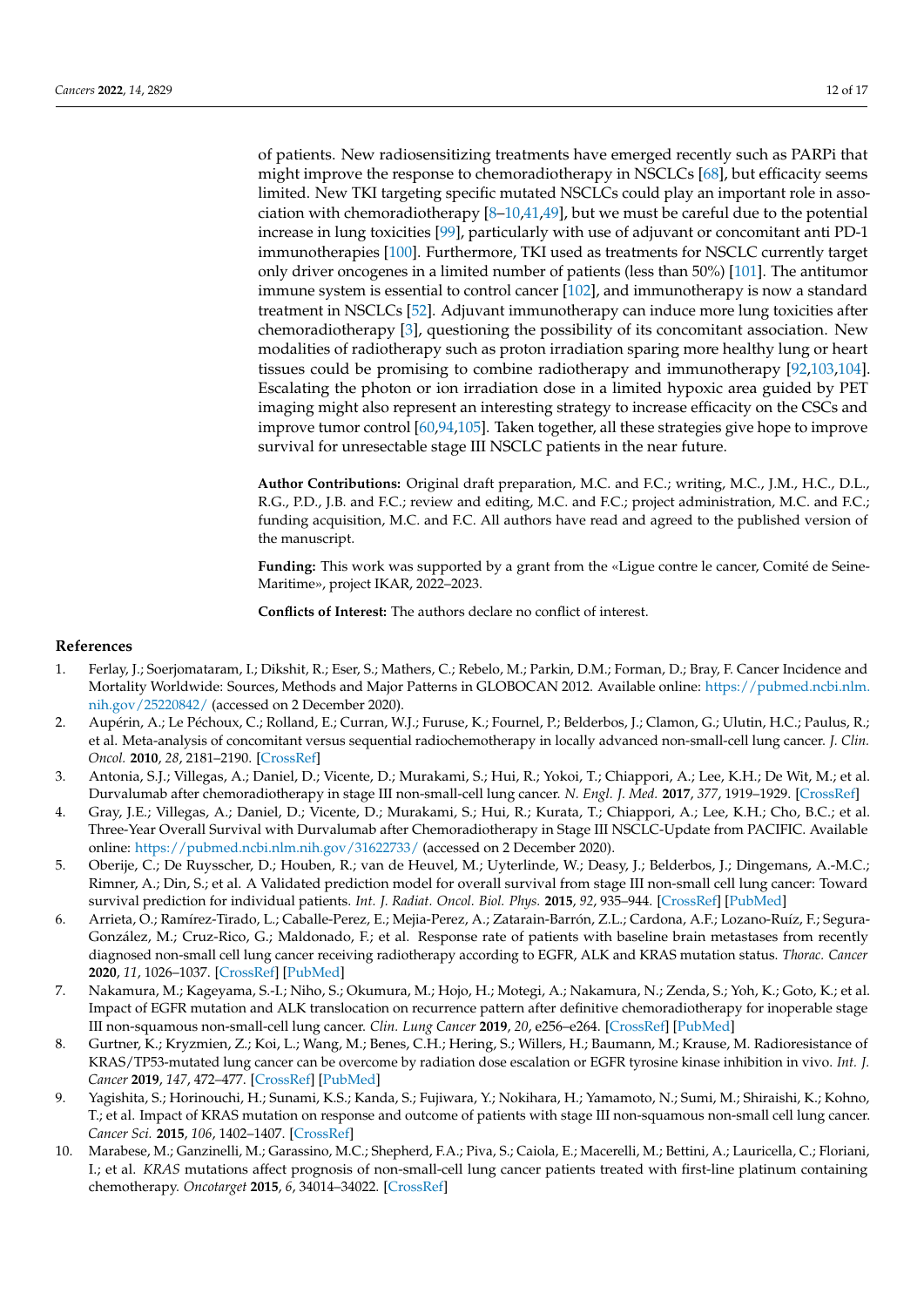- 11. Rivera, S.; Rivera, C.; Loriot, Y.; Hennequin, C.; Vozenin, M.-C.; Deutsch, E. Cancer stem cells: A new target for lung cancer treatment. *Cancer Radiother.* **2011**, *15*, 355–364. [\[CrossRef\]](http://doi.org/10.1016/j.canrad.2011.03.003) [\[PubMed\]](http://www.ncbi.nlm.nih.gov/pubmed/21664165)
- 12. Liu, F.; Zhang, Y.; Lu, M.; Wang, C.; Li, Q.; Gao, Y.; Mu, D.; Cao, Y.; Li, M.; Meng, X. Nestin servers as a promising prognostic biomarker in non-small cell lung cancer. *Am. J. Transl. Res.* **2017**, *9*, 1392–1401.
- 13. Herreros-Pomares, A.; De-Maya-Girones, J.D.; Calabuig-Fariñas, S.; Lucas, R.; Martínez, A.; Pardo-Sánchez, J.M.; Alonso, S.; Blasco, A.; Guijarro, R.; Martorell, M.; et al. Lung tumorspheres reveal cancer stem cell-like properties and a score with prognostic impact in resected non-small-cell lung cancer. *Cell Death Dis.* **2019**, *10*, 660. [\[CrossRef\]](http://doi.org/10.1038/s41419-019-1898-1) [\[PubMed\]](http://www.ncbi.nlm.nih.gov/pubmed/31506430)
- 14. Tsolou, A.; Lamprou, I.; Fortosi, A.-O.; Liousia, M.; Giatromanolaki, A.; Koukourakis, M.I. 'Stemness' and 'senescence' related escape pathways are dose dependent in lung cancer cells surviving post irradiation. *Life Sci.* **2019**, *232*, 116562. [\[CrossRef\]](http://doi.org/10.1016/j.lfs.2019.116562) [\[PubMed\]](http://www.ncbi.nlm.nih.gov/pubmed/31201845)
- 15. Gomez-Casal, R.; Bhattacharya, C.; Ganesh, N.; Bailey, L.; Basse, P.; Gibson, M.; Epperly, M.; Levina, V. Non-small cell lung cancer cells survived ionizing radiation treatment display cancer stem cell and epithelial-mesenchymal transition phenotypes. *Mol. Cancer* **2013**, *12*, 94. [\[CrossRef\]](http://doi.org/10.1186/1476-4598-12-94) [\[PubMed\]](http://www.ncbi.nlm.nih.gov/pubmed/23947765)
- 16. Choi, J.; Ko, E.J.; Ju, E.J.; Park, S.S.; Park, J.; Shin, S.H.; Jang, S.J.; Lee, J.S.; Song, S.Y.; Jeong, S.-Y.; et al. Characterization of sphere cells derived from a patient-derived xenograft model of lung adenocarcinoma treated with ionizing radiation. *Int. J. Radiat. Biol.* **2020**, *96*, 1413–1422. [\[CrossRef\]](http://doi.org/10.1080/09553002.2020.1793019) [\[PubMed\]](http://www.ncbi.nlm.nih.gov/pubmed/32856972)
- 17. Wang, P.; Wan, W.-W.; Xiong, S.-L.; Feng, H.; Wu, N. Cancer stem-like cells can be induced through dedifferentiation under hypoxic conditions in glioma, hepatoma and lung cancer. *Cell Death Discov.* **2017**, *3*, 16105. [\[CrossRef\]](http://doi.org/10.1038/cddiscovery.2016.105)
- 18. Khoshinani, H.M.; Afshar, S.; Najafi, R. Hypoxia: A double-edged sword in cancer therapy. *Cancer Investig.* **2016**, *34*, 536–545. [\[CrossRef\]](http://doi.org/10.1080/07357907.2016.1245317) [\[PubMed\]](http://www.ncbi.nlm.nih.gov/pubmed/27824512)
- 19. Bollineni, V.R.; Wiegman, E.M.; Pruim, J.; Groen, H.J.; Langendijk, J.A. Hypoxia imaging using positron emission tomography in non-small cell lung cancer: Implications for radiotherapy. *Cancer Treat. Rev.* **2012**, *38*, 1027–1032. [\[CrossRef\]](http://doi.org/10.1016/j.ctrv.2012.04.003)
- 20. Byers, L.A.; Diao, L.; Wang, J.; Saintigny, P.; Girard, L.; Peyton, M.; Shen, L.; Fan, Y.; Giri, U.; Tumula, P.K.; et al. An epithelial– mesenchymal transition gene signature predicts resistance to EGFR and PI3K inhibitors and identifies axl as a therapeutic target for overcoming EGFR inhibitor resistance. *Clin. Cancer Res.* **2012**, *19*, 279–290. [\[CrossRef\]](http://doi.org/10.1158/1078-0432.CCR-12-1558)
- 21. Lamouille, S.; Xu, J.; Derynck, R. Molecular mechanisms of epithelial–mesenchymal transition. *Nat. Rev. Mol. Cell Biol.* **2014**, *15*, 178–196. [\[CrossRef\]](http://doi.org/10.1038/nrm3758)
- 22. Dongre, A.; Weinberg, R.A. New insights into the mechanisms of epithelial-mesenchymal transition and implications for cancer. *Nat. Rev. Mol. Cell Biol.* **2018**, *20*, 69–84. [\[CrossRef\]](http://doi.org/10.1038/s41580-018-0080-4)
- 23. Mittal, V. Epithelial mesenchymal transition in tumor metastasis. *Annu. Rev. Pathol.* **2018**, *13*, 395–412. [\[CrossRef\]](http://doi.org/10.1146/annurev-pathol-020117-043854) [\[PubMed\]](http://www.ncbi.nlm.nih.gov/pubmed/29414248)
- 24. Wang, L.; Tong, X.; Zhou, Z.; Wang, S.; Lei, Z.; Zhang, T.; Liu, Z.; Zeng, Y.; Li, C.; Zhao, J.; et al. Circular RNA hsa\_circ\_0008305 (circPTK2) inhibits TGF-β-induced epithelial-mesenchymal transition and metastasis by controlling TIF1 $\gamma$  in non-small cell lung cancer. *Mol. Cancer* **2018**, *17*, 140. [\[CrossRef\]](http://doi.org/10.1186/s12943-018-0889-7) [\[PubMed\]](http://www.ncbi.nlm.nih.gov/pubmed/30261900)
- 25. Koh, Y.W.; Han, J.-H.; Haam, S.; Jung, J. ALDH1 expression correlates with an epithelial-like phenotype and favorable prognosis in lung adenocarcinoma: A study based on immunohistochemistry and mRNA expression data. *J. Cancer Res. Clin. Oncol.* **2019**, *145*, 1427–1436. [\[CrossRef\]](http://doi.org/10.1007/s00432-019-02906-2) [\[PubMed\]](http://www.ncbi.nlm.nih.gov/pubmed/30923946)
- 26. Tu, Z.; Xie, S.; Xiong, M.; Liu, Y.; Yang, X.; Tembo, K.M.; Huang, J.; Hu, W.; Huang, X.; Pan, S.; et al. CXCR4 is involved in CD133-induced EMT in non-small cell lung cancer. *Int. J. Oncol.* **2016**, *50*, 505–514. [\[CrossRef\]](http://doi.org/10.3892/ijo.2016.3812) [\[PubMed\]](http://www.ncbi.nlm.nih.gov/pubmed/28000861)
- 27. Kang, J.; Kim, E.; Kim, W.; Seong, K.M.; Youn, H.; Kim, J.W.; Kim, J.; Youn, B. Rhamnetin and cirsiliol induce radiosensitization and inhibition of Epithelial-Mesenchymal Transition (EMT) by miR-34a-mediated suppression of notch-1 expression in non-small cell lung cancer cell lines. *J. Biol. Chem.* **2013**, *288*, 27343–27357. [\[CrossRef\]](http://doi.org/10.1074/jbc.M113.490482)
- 28. Kwon, O.-S.; Hong, S.-K.; Kwon, S.-J.; Go, Y.-H.; Oh, E.; Cha, H.-J. BCL2 induced by LAMTOR3/MAPK is a druggable target of chemoradioresistance in mesenchymal lung cancer. *Cancer Lett.* **2017**, *403*, 48–58. [\[CrossRef\]](http://doi.org/10.1016/j.canlet.2017.05.019)
- 29. Yuan, Y.; Liao, H.; Pu, Q.; Ke, X.; Hu, X.; Ma, Y.; Luo, X.; Jiang, Q.; Gong, Y.; Wu, M.; et al. miR-410 induces both epithelial– mesenchymal transition and radioresistance through activation of the PI3K/mTOR pathway in non-small cell lung cancer. *Signal Transduct. Target. Ther.* **2020**, *5*, 85. [\[CrossRef\]](http://doi.org/10.1038/s41392-020-0182-2)
- 30. Liu, L.; Zhu, H.; Liao, Y.; Wu, W.; Liu, L.; Wu, Y.; Sun, F.; Lin, H.-W. Inhibition of Wnt/β-catenin pathway reverses multi-drug resistance and EMT in Oct4+/Nanog+ NSCLC cells. *Biomed. Pharmacother.* **2020**, *127*, 110225. [\[CrossRef\]](http://doi.org/10.1016/j.biopha.2020.110225)
- 31. Ma, Q.; Geng, K.; Xiao, P.; Zeng, L. Identification and prognostic value exploration of radiotherapy sensitivity-associated genes in non-small-cell lung Cancer. *BioMed Res. Int.* **2021**, *2021*, 5963868. [\[CrossRef\]](http://doi.org/10.1155/2021/5963868)
- 32. Tan, A.C. Targeting the PI3K/Akt/mTOR pathway in non-small cell lung cancer (NSCLC). *Thorac. Cancer* **2020**, *11*, 511–518. [\[CrossRef\]](http://doi.org/10.1111/1759-7714.13328)
- 33. Choi, E.J.; Ryu, Y.K.; Kim, S.Y.; Wu, H.G.; Kim, J.S.; Kim, I.H.; Kim, I.A. Targeting epidermal growth factor receptor–associated signaling pathways in non-small cell lung cancer cells: Implication in radiation response. *Mol. Cancer Res.* **2010**, *8*, 1027–1036. [\[CrossRef\]](http://doi.org/10.1158/1541-7786.MCR-09-0507) [\[PubMed\]](http://www.ncbi.nlm.nih.gov/pubmed/20587532)
- 34. Sartor, C.I. Epidermal growth factor family receptors and inhibitors: Radiation response modulators. *Semin. Radiat. Oncol.* **2003**, *13*, 22–30. [\[CrossRef\]](http://doi.org/10.1053/srao.2003.50003) [\[PubMed\]](http://www.ncbi.nlm.nih.gov/pubmed/12520461)
- 35. Bethune, G.; Bethune, D.; Ridgway, N.; Xu, Z. Epidermal growth factor receptor (EGFR) in lung cancer: An overview and update. *J. Thorac. Dis.* **2010**, *2*, 48–51. [\[PubMed\]](http://www.ncbi.nlm.nih.gov/pubmed/22263017)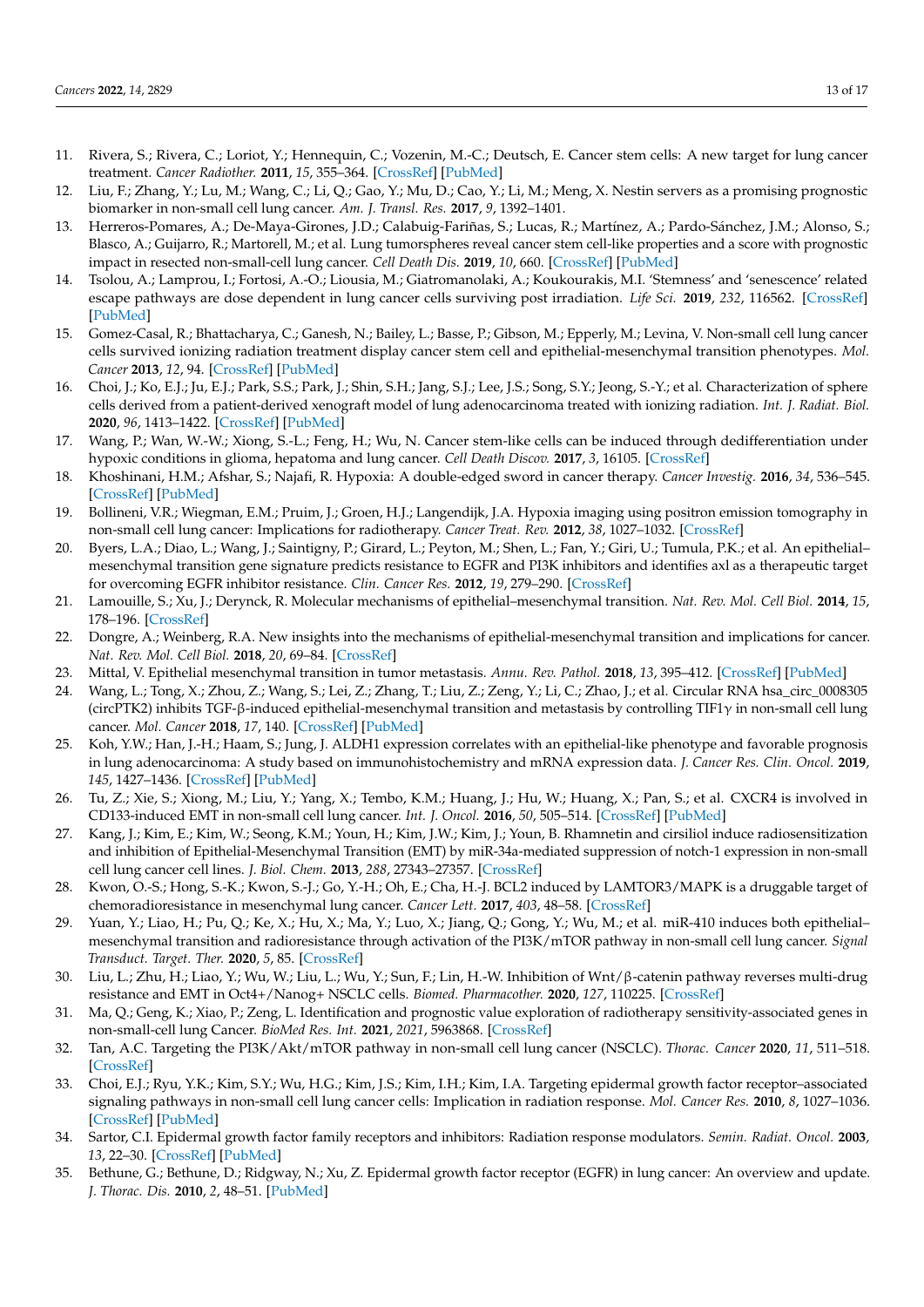- 36. Inamura, K.; Ninomiya, H.; Ishikawa, Y.; Matsubara, O. Is the epidermal growth factor receptor status in lung cancers reflected in clinicopathologic features? *Arch. Pathol. Lab. Med.* **2010**, *134*, 66–72. [\[CrossRef\]](http://doi.org/10.5858/2008-0586-RAR1.1)
- 37. Ramalingam, S.S.; Vansteenkiste, J.; Planchard, D.; Cho, B.C.; Gray, J.E.; Ohe, Y.; Zhou, C.; Reungwetwattana, T.; Cheng, Y.; Chewaskulyong, B.; et al. Overall survival with osimertinib in untreated, EGFR-mutated advanced NSCLC. *N. Engl. J. Med.* **2020**, *382*, 41–50. [\[CrossRef\]](http://doi.org/10.1056/NEJMoa1913662)
- 38. Reungwetwattana, T.; Nakagawa, K.; Cho, B.C.; Cobo, M.; Cho, E.K.; Bertolini, A.; Bohnet, S.; Zhou, C.; Lee, K.H.; Nogami, N.; et al. CNS response to osimertinib versus standard epidermal growth factor receptor tyrosine kinase inhibitors in patients with untreated EGFR-mutated advanced non-small-cell lung cancer. *J. Clin. Oncol.* **2018**, *36*, 3290–3297. [\[CrossRef\]](http://doi.org/10.1200/JCO.2018.78.3118)
- 39. Wu, Y.-L.; John, T.; Grohe, C.; Majem, M.; Goldman, J.W.; Kim, S.-W.; Kato, T.; Laktionov, K.; Vu, H.V.; Wang, Z.; et al. Postoperative chemotherapy use and outcomes from ADAURA: Osimertinib as adjuvant therapy for resected EGFR-mutated NSCLC. *J. Thorac. Oncol.* **2021**, *17*, 423–433. [\[CrossRef\]](http://doi.org/10.1016/j.jtho.2021.10.014)
- 40. Xu, S.-T.; Xi, J.-J.; Zhong, W.-Z.; Mao, W.-M.; Wu, L.; Shen, Y.; Liu, Y.-Y.; Chen, C.; Cheng, Y.; Xu, L.; et al. The unique spatialtemporal treatment failure patterns of adjuvant gefitinib therapy: A post hoc analysis of the ADJUVANT trial (CTONG 1104). *J. Thorac. Oncol.* **2018**, *14*, 503–512. [\[CrossRef\]](http://doi.org/10.1016/j.jtho.2018.11.020)
- 41. Lu, S.; Casarini, I.; Kato, T.; Cobo, M.; Özgüroğlu, M.; Hodge, R.; van der Gronde, T.; Saggese, M.; Ramalingam, S.S. Osimertinib maintenance after definitive chemoradiation in patients with unresectable egfr mutation positive stage III non-small-cell lung cancer: LAURA trial in progress. *Clin. Lung Cancer* **2021**, *22*, 371–375. [\[CrossRef\]](http://doi.org/10.1016/j.cllc.2020.11.004)
- 42. Komaki, R.; Allen, P.K.; Wei, X.; Blumenschein, G.R.; Tang, X.; Lee, J.J.; Welsh, J.W.; Wistuba, I.I.; Liu, D.D.; Hong, W.K. Adding erlotinib to chemoradiation improves overall survival but not progression-free survival in stage III non-small cell lung cancer. *Int. J. Radiat. Oncol. Biol Phys.* **2015**, *92*, 317–324. [\[CrossRef\]](http://doi.org/10.1016/j.ijrobp.2015.02.005)
- 43. Akamatsu, H.; Murakami, H.; Harada, H.; Shimizu, J.; Hayashi, H.; Daga, H.; Hasegawa, Y.; Kim, Y.H.; Kato, T.; Tokunaga, S.; et al. Gefitinib with concurrent thoracic radiotherapy in unresectable locally advanced NSCLC with EGFR mutation; West Japan Oncology Group 6911L. *J. Thorac. Oncol.* **2021**, *16*, 1745–1752. [\[CrossRef\]](http://doi.org/10.1016/j.jtho.2021.05.019) [\[PubMed\]](http://www.ncbi.nlm.nih.gov/pubmed/34116229)
- 44. Salgia, R.; Pharaon, R.; Mambetsariev, I.; Nam, A.; Sattler, M. The improbable targeted therapy: KRAS as an emerging target in non-small cell lung cancer (NSCLC). *Cell Rep. Med.* **2021**, *2*, 100186. [\[CrossRef\]](http://doi.org/10.1016/j.xcrm.2020.100186) [\[PubMed\]](http://www.ncbi.nlm.nih.gov/pubmed/33521700)
- 45. Wood, K.; Hensing, T.; Malik, R.; Salgia, R. Prognostic and predictive value in *KRAS* in non-small-cell lung cancer: A review. *JAMA Oncol.* **2016**, *2*, 805–812. [\[CrossRef\]](http://doi.org/10.1001/jamaoncol.2016.0405) [\[PubMed\]](http://www.ncbi.nlm.nih.gov/pubmed/27100819)
- 46. Wang, M.; Han, J.; Marcar, L.; Black, J.; Liu, Q.; Li, X.; Nagulapalli, K.; Sequist, L.V.; Mak, R.H.; Benes, C.H.; et al. Radiation Resistance in KRAS-mutated lung cancer is enabled by stem-like properties mediated by an osteopontin—EGFR pathway. *Cancer Res.* **2017**, *77*, 2018–2028. [\[CrossRef\]](http://doi.org/10.1158/0008-5472.CAN-16-0808)
- 47. Hu, J.; Zhang, Z.; Zhao, L.; Li, L.; Zuo, W.; Han, W.Z.A.L. High expression of RAD51 promotes DNA damage repair and survival in KRAS-mutant lung cancer cells. *BMB Rep.* **2019**, *52*, 151–156. [\[CrossRef\]](http://doi.org/10.5483/BMBRep.2019.52.2.213)
- 48. Wang, M.; Kern, A.M.; Hülskötter, M.; Greninger, P.; Singh, A.; Pan, Y.; Chowdhury, D.; Krause, M.; Baumann, M.; Benes, C.H.; et al. EGFR-mediated chromatin condensation protects kras-mutant cancer cells against ionizing radiation. *Cancer Res.* **2014**, *74*, 2825–2834. [\[CrossRef\]](http://doi.org/10.1158/0008-5472.CAN-13-3157)
- 49. Canon, J.; Rex, K.; Saiki, A.Y.; Mohr, C.; Cooke, K.; Bagal, D.; Gaida, K.; Holt, T.; Knutson, C.G.; Koppada, N.; et al. The clinical KRAS(G12C) inhibitor AMG 510 drives anti-tumour immunity. *Nature* **2019**, *575*, 217–223. [\[CrossRef\]](http://doi.org/10.1038/s41586-019-1694-1)
- 50. Sumbly, V.; Landry, I. Unraveling the role of STK11/LKB1 in non-small cell lung cancer. *Cureus* **2022**, *14*, e21078. [\[CrossRef\]](http://doi.org/10.7759/cureus.21078)
- 51. Topalian, S.L.; Drake, C.G.; Pardoll, D.M. Immune checkpoint blockade: A common denominator approach to cancer therapy. *Cancer Cell* **2015**, *27*, 450–461. [\[CrossRef\]](http://doi.org/10.1016/j.ccell.2015.03.001)
- 52. Herzberg, B.; Campo, M.J.; Gainor, J.F. Immune checkpoint inhibitors in non-small cell lung cancer. *Oncologist* **2017**, *22*, 81–88. [\[CrossRef\]](http://doi.org/10.1634/theoncologist.2016-0189)
- 53. Deng, L.; Liang, H.; Burnette, B.; Beckett, M.; Darga, T.; Weichselbaum, R.R.; Fu, Y.-X. Irradiation and anti–PD-L1 treatment synergistically promote antitumor immunity in mice. *J. Clin. Investig.* **2014**, *124*, 687–695. [\[CrossRef\]](http://doi.org/10.1172/JCI67313) [\[PubMed\]](http://www.ncbi.nlm.nih.gov/pubmed/24382348)
- 54. Dovedi, S.J.; Adlard, A.L.; Lipowska-Bhalla, G.; McKenna, C.; Jones, S.; Cheadle, E.J.; Stratford, I.J.; Poon, E.; Morrow, M.; Stewart, R.; et al. Acquired resistance to fractionated radiotherapy can be overcome by concurrent PD-L1 blockade. *Cancer Res.* **2014**, *74*, 5458–5468. [\[CrossRef\]](http://doi.org/10.1158/0008-5472.CAN-14-1258) [\[PubMed\]](http://www.ncbi.nlm.nih.gov/pubmed/25274032)
- 55. Gong, X.; Li, X.; Jiang, T.; Xie, H.; Zhu, Z.; Zhou, F.; Zhou, C. Combined radiotherapy and anti–PD-L1 antibody synergistically enhances antitumor effect in non-small cell lung cancer. *J. Thorac. Oncol.* **2017**, *12*, 1085–1097. [\[CrossRef\]](http://doi.org/10.1016/j.jtho.2017.04.014) [\[PubMed\]](http://www.ncbi.nlm.nih.gov/pubmed/28478231)
- 56. Bradley, J.D.; Paulus, R.; Komaki, R.; Masters, G.; Blumenschein, G.; Schild, S.; Bogart, J.; Hu, C.; Forster, K.; Magliocco, A.; et al. Standard-dose versus high-dose conformal radiotherapy with concurrent and consolidation carboplatin plus paclitaxel with or without cetuximab for patients with stage IIIA or IIIB non-small-cell lung cancer (RTOG 0617): A randomised, two-by-two factorial phase 3 study. *Lancet Oncol.* **2015**, *16*, 187–199. [\[CrossRef\]](http://doi.org/10.1016/s1470-2045(14)71207-0) [\[PubMed\]](http://www.ncbi.nlm.nih.gov/pubmed/25601342)
- 57. Wang, K.; Eblan, M.J.; Deal, A.M.; Lipner, M.; Zagar, T.M.; Wang, Y.; Mavroidis, P.; Lee, C.B.; Jensen, B.C.; Rosenman, J.G.; et al. Cardiac toxicity after radiotherapy for stage III non-small-cell lung cancer: Pooled analysis of dose-escalation trials delivering 70 to 90 Gy. *J. Clin. Oncol.* **2017**, *35*, 1387–1394. [\[CrossRef\]](http://doi.org/10.1200/JCO.2016.70.0229)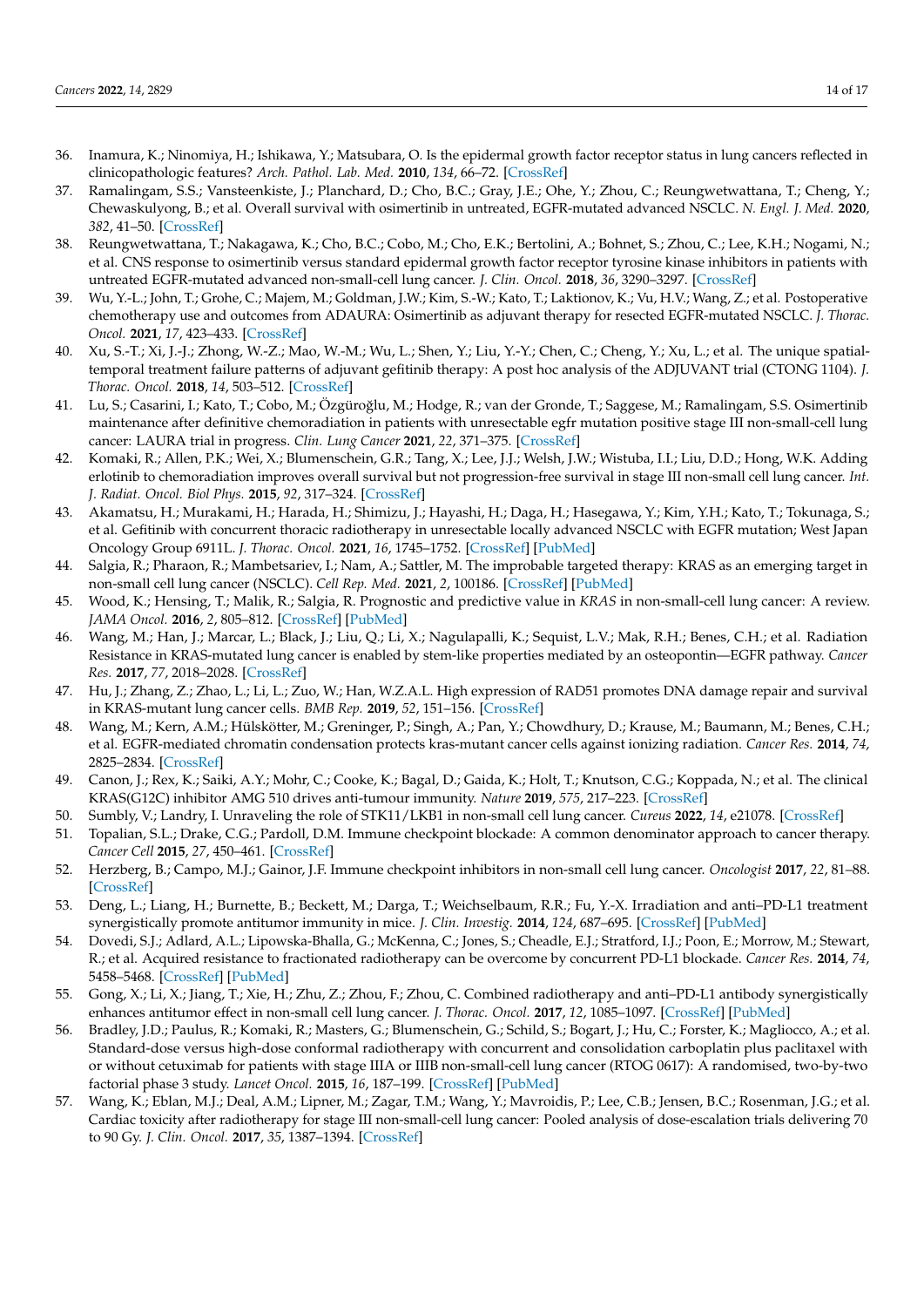- 58. Kong, F.-M.; Haken, R.T.; Schipper, M.J.; Sullivan, M.A.; Chen, M.; Lopez, C.; Kalemkerian, G.P.; Hayman, J.A. High-dose radiation improved local tumor control and overall survival in patients with inoperable/unresectable non-small-cell lung cancer: Long-term results of a radiation dose escalation study. *Int. J. Radiat. Oncol. Biol Phys.* **2005**, *63*, 324–333. [\[CrossRef\]](http://doi.org/10.1016/j.ijrobp.2005.02.010)
- 59. Thureau, S.; Modzelewski, R.; Bohn, P.; Hapdey, S.; Gouel, P.; Dubray, B.; Vera, P. Comparison of hypermetabolic and hypoxic volumes delineated on [18F]FDG and [18F]fluoromisonidazole PET/CT in non-small-cell lung cancer patients. *Mol. Imaging Biol.* **2019**, *22*, 764–771. [\[CrossRef\]](http://doi.org/10.1007/s11307-019-01422-6)
- 60. Sachpekidis, C.; Thieke, C.; Askoxylakis, V.; Nicolay, N.H.; Huber, P.E.; Thomas, M.; Dimitrakopoulou, G.; Debus, J.; Haberkorn, U.; Dimitrakopoulou-Strauss, A. Combined use of (18)F-FDG and (18)F-FMISO in unresectable non-small cell lung cancer patients planned for radiotherapy: A dynamic PET/CT study. *Am. J. Nucl. Med. Mol. Imaging* **2015**, *5*, 127–142.
- 61. Schiller, J.H.; Harrington, D.; Belani, C.; Langer, C.; Sandler, A.; Krook, J.; Zhu, J.; Johnson, D.H. Eastern Cooperative Oncology Group. Comparison of four chemotherapy regimens for advanced non-small-cell lung cancer. *N. Engl. J. Med.* **2002**, *346*, 92–98. [\[CrossRef\]](http://doi.org/10.1056/NEJMoa011954)
- 62. Toulany, M.; Mihatsch, J.; Holler, M.; Chaachouay, H.; Rodemann, H.P. Cisplatin-mediated radiosensitization of non-small cell lung cancer cells is stimulated by ATM inhibition. *Radiother. Oncol.* **2014**, *111*, 228–236. [\[CrossRef\]](http://doi.org/10.1016/j.radonc.2014.04.001)
- 63. Wang, G.; Reed, E.; Li, Q.Q. Molecular basis of cellular response to cisplatin chemotherapy in non-small cell lung cancer (review). *Oncol. Rep.* **2004**, *12*, 955–965. [\[CrossRef\]](http://doi.org/10.3892/or.12.5.955) [\[PubMed\]](http://www.ncbi.nlm.nih.gov/pubmed/15492778)
- 64. Scott, C.L.; Swisher, E.M.; Kaufmann, S.H. Poly (ADP-Ribose) Polymerase inhibitors: Recent advances and future development. *J. Clin. Oncol.* **2015**, *33*, 1397–1406. [\[CrossRef\]](http://doi.org/10.1200/JCO.2014.58.8848) [\[PubMed\]](http://www.ncbi.nlm.nih.gov/pubmed/25779564)
- 65. Lesueur, P.; Chevalier, F.; Austry, J.-B.; Waissi, W.; Burckel, H.; Noël, G.; Habrand, J.-L.; Saintigny, Y.; Joly, F. Poly-(ADP-ribose) polymerase inhibitors as radiosensitizers: A systematic review of pre-clinical and clinical human studies. *Oncotarget* **2017**, *8*, 69105–69124. [\[CrossRef\]](http://doi.org/10.18632/oncotarget.19079) [\[PubMed\]](http://www.ncbi.nlm.nih.gov/pubmed/28978184)
- 66. Jiang, Y.; Verbiest, T.; Devery, A.M.; Bokobza, S.M.; Weber, A.M.; Leszczynska, K.; Hammond, E.M.; Ryan, A.J. Hypoxia potentiates the radiation-sensitizing effect of olaparib in human non-small cell lung cancer xenografts by contextual synthetic lethality. *Int. J. Radiat. Oncol. Biol Phys.* **2016**, *95*, 772–781. [\[CrossRef\]](http://doi.org/10.1016/j.ijrobp.2016.01.035)
- 67. Michels, J.; Vitale, I.; Senovilla, L.; Enot, D.P.; Garcia, P.; Lissa, D.; Olaussen, K.A.; Brenner, C.; Soria, J.-C.; Castedo, M.; et al. Synergistic interaction between cisplatin and PARP inhibitors in non-small cell lung cancer. *Cell Cycle* **2013**, *12*, 877–883. [\[CrossRef\]](http://doi.org/10.4161/cc.24034)
- 68. Kozono, D.E.; Stinchcombe, T.; Salama, J.K.; Bogart, J.; Petty, W.J.; Guarino, M.J.; Bazhenova, L.; Larner, J.M.; Weiss, J.; DiPetrillo, T.A.; et al. Veliparib (Vel) in combination with chemoradiotherapy (CRT) of carboplatin/paclitaxel (C/P) plus radiation in patients (pts) with stage III non-small cell lung cancer (NSCLC) (M14-360/AFT-07). *J. Clin. Oncol.* **2019**, *37*, 8510. [\[CrossRef\]](http://doi.org/10.1200/JCO.2019.37.15_suppl.8510)
- 69. Césaire, M.; Thariat, J.; Candéias, S.M.; Stefan, D.; Saintigny, Y.; Chevalier, F. Combining PARP inhibition, radiation, and immunotherapy: A possible strategy to improve the treatment of cancer? *Int. J. Mol. Sci.* **2018**, *19*, 3793. [\[CrossRef\]](http://doi.org/10.3390/ijms19123793)
- 70. Zhang, N.; Gao, Y.; Zeng, Z.; Luo, Y.; Jiang, X.; Zhang, J.; Li, J.; Gong, Y.; Xie, C. PARP inhibitor niraparib as a radiosensitizer promotes antitumor immunity of radiotherapy in EGFR-mutated non-small cell lung cancer. *Clin. Transl. Oncol.* **2021**, *23*, 1827–1837. [\[CrossRef\]](http://doi.org/10.1007/s12094-021-02591-z)
- 71. LaFargue, C.; Molin, G.Z.D.; Sood, A.K.; Coleman, R.L. Exploring and comparing adverse events between PARP inhibitors. *Lancet Oncol.* **2019**, *20*, e15–e28. [\[CrossRef\]](http://doi.org/10.1016/S1470-2045(18)30786-1)
- 72. Chen, L.; Zang, F.; Wu, H.; Li, J.; Xie, J.; Ma, M.; Gu, N.; Zhang, Y. Using PEGylated magnetic nanoparticles to describe the EPR effect in tumor for predicting therapeutic efficacy of micelle drugs. *Nanoscale* **2017**, *10*, 1788–1797. [\[CrossRef\]](http://doi.org/10.1039/C7NR08319J)
- 73. Chen, J.L.-Y.; Pan, C.-K.; Lin, Y.-L.; Tsai, C.-Y.; Huang, Y.-S.; Yang, W.-C.; Hsu, F.-M.; Kuo, S.-H.; Shieh, M.-J. Preclinical evaluation of PEGylated liposomal doxorubicin as an effective radiosensitizer in chemoradiotherapy for lung cancer. *Strahlenther. Onkol.* **2021**, *197*, 1131–1142. [\[CrossRef\]](http://doi.org/10.1007/s00066-021-01835-9) [\[PubMed\]](http://www.ncbi.nlm.nih.gov/pubmed/34476531)
- 74. Kobayashi, H.; Choyke, P.L. Super enhanced permeability and retention (SUPR) effects in tumors following near infrared photoimmunotherapy. *Nanoscale* **2015**, *8*, 12504–12509. [\[CrossRef\]](http://doi.org/10.1039/C5NR05552K) [\[PubMed\]](http://www.ncbi.nlm.nih.gov/pubmed/26443992)
- 75. Wu, M.; Liu, J.; Hu, C.; Li, D.; Yang, J.; Wu, Z.; Yang, L.; Chen, Y.; Fu, S.; Wu, J. Olaparib nanoparticles potentiated radiosensitization effects on lung cancer. *Int. J. Nanomed.* **2018**, *13*, 8461–8472. [\[CrossRef\]](http://doi.org/10.2147/IJN.S181546) [\[PubMed\]](http://www.ncbi.nlm.nih.gov/pubmed/30587971)
- 76. Ellsworth, S.G. Field size effects on the risk and severity of treatment-induced lymphopenia in patients undergoing radiation therapy for solid tumors. *Adv. Radiat. Oncol.* **2018**, *3*, 512–519. [\[CrossRef\]](http://doi.org/10.1016/j.adro.2018.08.014)
- 77. Campian, J.L.; Ye, X.; Brock, M.; Grossman, S.A. Treatment-related lymphopenia in patients with stage III non-small-cell lung cancer. *Cancer Investig.* **2013**, *31*, 183–188. [\[CrossRef\]](http://doi.org/10.3109/07357907.2013.767342)
- 78. Tang, C.; Liao, Z.; Gomez, D.; Levy, L.; Zhuang, Y.; Gebremichael, R.A.; Hong, D.S.; Komaki, R.; Welsh, J.W. Lymphopenia association with gross tumor volume and lung V5 and its effects on non-small cell lung cancer patient outcomes. *Int. J. Radiat. Oncol. Biol. Phys.* **2014**, *89*, 1084–1091. [\[CrossRef\]](http://doi.org/10.1016/j.ijrobp.2014.04.025)
- 79. Cesaire, M.; Le Mauff, B.; Rambeau, A.; Toutirais, O.; Thariat, J. Mechanisms of radiation-induced lymphopenia and therapeutic impact. *Bull. Cancer* **2020**, *107*, 813–822. [\[CrossRef\]](http://doi.org/10.1016/j.bulcan.2020.04.009)
- 80. Sharabi, A.B.; Nirschl, C.J.; Kochel, C.M.; Nirschl, T.R.; Francisca, B.J.; Velarde, E.; Deweese, T.L.; Drake, C.G. Stereotactic radiation therapy augments antigen-specific PD-1–mediated antitumor immune responses via cross-presentation of tumor antigen. *Cancer Immunol. Res.* **2014**, *3*, 345–355. [\[CrossRef\]](http://doi.org/10.1158/2326-6066.CIR-14-0196)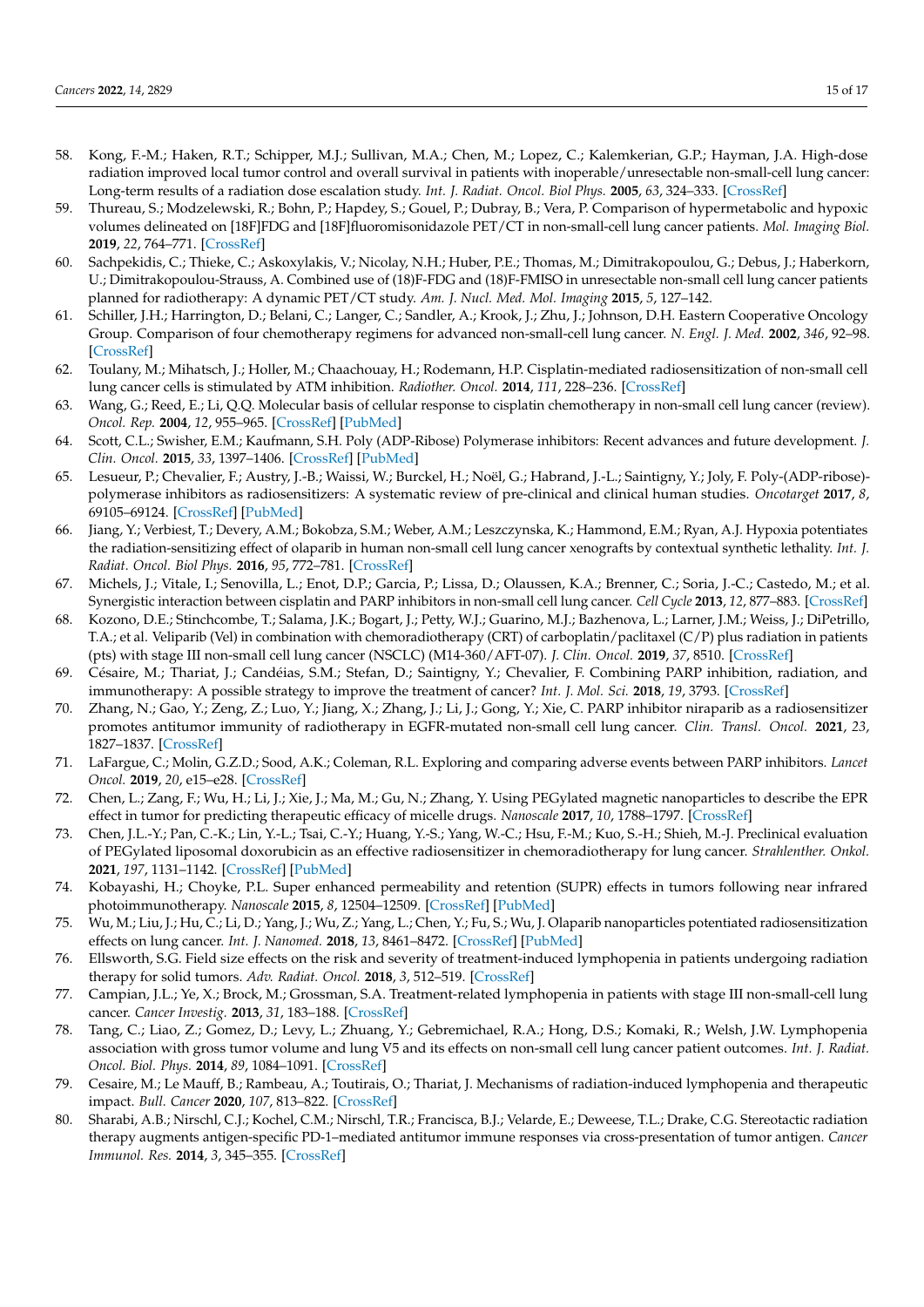- 81. Maguire, J.; Khan, I.; McMenemin, R.; O'Rourke, N.; McNee, S.; Kelly, V.; Peedell, C.; Snee, M. SOCCAR: A randomised phase II trial comparing sequential versus concurrent chemotherapy and radical hypofractionated radiotherapy in patients with inoperable stage III non-small cell lung cancer and good performance status. *Eur. J. Cancer* **2014**, *50*, 2939–2949. [\[CrossRef\]](http://doi.org/10.1016/j.ejca.2014.07.009)
- 82. Walraven, I.; van den Heuvel, M.; van Diessen, J.; Schaake, E.; Uyterlinde, W.; Aerts, J.; Koppe, F.; Codrington, H.; Kunst, P.; Dieleman, E.; et al. Long-term follow-up of patients with locally advanced non-small cell lung cancer receiving concurrent hypofractionated chemoradiotherapy with or without cetuximab. *Radiother. Oncol.* **2016**, *118*, 442–446. [\[CrossRef\]](http://doi.org/10.1016/j.radonc.2016.02.011)
- 83. Liveringhouse, C.; Lam, N.; Rosenberg, S.; Dilling, T.; Macmillan, G.; Chiappori, A.; Haura, E.; Creelan, B.; Gray, J.; Tanvetyanon, T.; et al. Prospective phase I/II study of radiation and chemotherapy with ipilimumab followed by nivolumab for patients with stage III unresectable NSCLC. *Int. J. Radiat. Oncol.* **2021**, *111*, S3–S4. [\[CrossRef\]](http://doi.org/10.1016/j.ijrobp.2021.07.043)
- 84. Durm, G.A.; Jabbour, S.K.; Ms, S.K.A.; Liu, Z.; Sadiq, A.A.; Zon, R.T.; Jalal, S.I.; Kloecker, G.H.; Do, M.J.W.; Reckamp, K.L.; et al. A phase 2 trial of consolidation pembrolizumab following concurrent chemoradiation for patients with unresectable stage III non-small cell lung cancer: Hoosier cancer research network LUN 14–179. *Cancer* **2020**, *126*, 4353–4361. [\[CrossRef\]](http://doi.org/10.1002/cncr.33083) [\[PubMed\]](http://www.ncbi.nlm.nih.gov/pubmed/32697352)
- 85. Pujol, J.-L.; Vansteenkiste, J.F.; De Pas, T.M.; Atanackovic, D.; Reck, M.; Thomeer, M.; Douillard, J.-Y.; Fasola, G.; Potter, V.; Taylor, P.; et al. Safety and immunogenicity of MAGE-A3 cancer immunotherapeutic with or without adjuvant chemotherapy in patients with resected stage IB to III MAGE-A3-positive non-small-cell lung cancer. *J. Thorac. Oncol.* **2015**, *10*, 1458–1467. [\[CrossRef\]](http://doi.org/10.1097/JTO.0000000000000653) [\[PubMed\]](http://www.ncbi.nlm.nih.gov/pubmed/26309191)
- 86. Mitchell, P.; Thatcher, N.; Socinski, M.A.; Wasilewska-Tesluk, E.; Horwood, K.; Szczesna, A.; Martín, C.; Ragulin, Y.; Zukin, M.; Helwig, C.; et al. Tecemotide in unresectable stage III non-small-cell lung cancer in the phase III START study: Updated overall survival and biomarker analyses. *Ann. Oncol.* **2015**, *26*, 1134–1142. [\[CrossRef\]](http://doi.org/10.1093/annonc/mdv104)
- 87. Antonia, S.J.; Villegas, A.; Daniel, D.; Vicente, D.; Murakami, S.; Hui, R.; Kurata, T.; Chiappori, A.; Lee, K.H.; De Wit, M.; et al. Overall survival with durvalumab after chemoradiotherapy in stage III NSCLC. *N. Engl. J. Med.* **2018**, *379*, 2342–2350. [\[CrossRef\]](http://doi.org/10.1056/NEJMoa1809697) [\[PubMed\]](http://www.ncbi.nlm.nih.gov/pubmed/30280658)
- 88. Faivre-Finn, C.; Vicente, D.; Kurata, T.; Planchard, D.; Paz-Ares, L.; Vansteenkiste, J.F.; Spigel, D.R.; Garassino, M.C.; Reck, M.; Senan, S.; et al. Four-year survival with durvalumab after chemoradiotherapy in stage III NSCLC—An update from the PACIFIC Trial. *J. Thorac. Oncol.* **2021**, *16*, 860–867. [\[CrossRef\]](http://doi.org/10.1016/j.jtho.2020.12.015) [\[PubMed\]](http://www.ncbi.nlm.nih.gov/pubmed/33476803)
- 89. Peters, S.; Felip, E.; Dafni, U.; Tufman, A.; Guckenberger, M.; Álvarez, R.; Nadal, E.; Becker, A.; Vees, H.; Pless, M.; et al. Progression-free and overall survival for concurrent nivolumab with standard concurrent chemoradiotherapy in locally advanced stage IIIA-B NSCLC: Results from the european thoracic oncology platform NICOLAS phase II trial (European thoracic oncology platform 6–14). *J. Thorac. Oncol.* **2020**, *16*, 278–288. [\[CrossRef\]](http://doi.org/10.1016/j.jtho.2020.10.129) [\[PubMed\]](http://www.ncbi.nlm.nih.gov/pubmed/33188912)
- 90. Gerber, D.E.; Urbanic, J.J.; Langer, C.; Hu, C.; Chang, I.-F.; Lu, B.; Movsas, B.; Jeraj, R.; Curran, W.J.; Bradley, J.D. Treatment design and rationale for a randomized trial of cisplatin and etoposide plus thoracic radiotherapy followed by nivolumab or placebo for locally advanced non-small-cell lung cancer (RTOG 3505). *Clin. Lung Cancer* **2016**, *18*, 333–339. [\[CrossRef\]](http://doi.org/10.1016/j.cllc.2016.10.009)
- 91. Herbst, R.S.; Majem, M.; Barlesi, F.; Carcereny, E.; Chu, Q.; Monnet, I.; Sanchez-Hernandez, A.; Dakhil, S.; Camidge, D.R.; Winzer, L.; et al. COAST: An open-label, phase II, multidrug platform study of durvalumab alone or in combination with oleclumab or monalizumab in patients with unresectable, stage III non-small-cell lung cancer. *J. Clin. Oncol.* **2022**. [\[CrossRef\]](http://doi.org/10.1200/JCO.22.00227)
- 92. Mesko, S.; Gomez, D. Proton therapy in non-small cell lung cancer. *Curr. Treat. Options Oncol.* **2018**, *19*, 76. [\[CrossRef\]](http://doi.org/10.1007/s11864-018-0588-z)
- 93. Thariat, J.; Valable, S.; Laurent, C.; Haghdoost, S.; Pérès, E.A.; Bernaudin, M.; Sichel, F.; Lesueur, P.; Césaire, M.; Petit, E.; et al. Hadrontherapy interactions in molecular and cellular biology. *Int. J. Mol. Sci.* **2019**, *21*, 133. [\[CrossRef\]](http://doi.org/10.3390/ijms21010133) [\[PubMed\]](http://www.ncbi.nlm.nih.gov/pubmed/31878191)
- 94. Oderinde, O.M.; Shirvani, S.M.; Olcott, P.D.; Kuduvalli, G.; Mazin, S.; Larkin, D. The technical design and concept of a PET/CT linac for biology-guided radiotherapy. *Clin. Transl. Radiat. Oncol.* **2021**, *29*, 106–112. [\[CrossRef\]](http://doi.org/10.1016/j.ctro.2021.04.003) [\[PubMed\]](http://www.ncbi.nlm.nih.gov/pubmed/34258399)
- 95. Wéra, A.-C.; Heuskin, A.-C.; Riquier, H.; Michiels, C.; Lucas, S. Low-LET proton irradiation of A549 non-small cell lung adenocarcinoma cells: Dose response and RBE determination. *Radiat. Res.* **2013**, *179*, 273–281. [\[CrossRef\]](http://doi.org/10.1667/RR3008.1) [\[PubMed\]](http://www.ncbi.nlm.nih.gov/pubmed/23336211)
- 96. Wozny, A.-S.; Lauret, A.; Battiston-Montagne, P.; Guy, J.-B.; Beuve, M.; Cunha, M.; Saintigny, Y.; Blond, E.; Magne, N.; Lalle, P.; et al. Differential pattern of HIF-1α expression in HNSCC cancer stem cells after carbon ion or photon irradiation: One molecular explanation of the oxygen effect. *Br. J. Cancer* **2017**, *116*, 1340–1349. [\[CrossRef\]](http://doi.org/10.1038/bjc.2017.100)
- 97. Matsumoto, Y.; Fukumitsu, N.; Ishikawa, H.; Nakai, K.; Sakurai, H. A Critical review of radiation therapy: From particle beam therapy (proton, carbon, and BNCT) to Beyond. *J. Pers. Med.* **2021**, *11*, 825. [\[CrossRef\]](http://doi.org/10.3390/jpm11080825)
- 98. Ma, L. From photon beam to accelerated particle beam: Antimetastasis effect of combining radiotherapy with immunotherapy. *Front. Public Health* **2022**, *10*, 847119. [\[CrossRef\]](http://doi.org/10.3389/fpubh.2022.847119)
- 99. Mezquita, L.; Varga, A.; Planchard, D. Safety of osimertinib in *EGFR*-mutated non-small cell lung cancer. *Expert Opin. Drug Saf.* **2018**, *17*, 1239–1248. [\[CrossRef\]](http://doi.org/10.1080/14740338.2018.1549222)
- 100. To, K.K.W.; Fong, W.; Cho, W.C.S. Immunotherapy in treating EGFR-mutant lung cancer: Current challenges and new strategies. *Front. Oncol.* **2021**, *11*, 635007. [\[CrossRef\]](http://doi.org/10.3389/fonc.2021.635007)
- 101. Chapman, A.M.; Sun, K.Y.; Ruestow, P.; Cowan, D.M.; Madl, A.K. Lung cancer mutation profile of EGFR, ALK, and KRAS: Meta-analysis and comparison of never and ever smokers. *Lung Cancer* **2016**, *102*, 122–134. [\[CrossRef\]](http://doi.org/10.1016/j.lungcan.2016.10.010)
- 102. Palucka, A.K.; Coussens, L.M. The basis of oncoimmunology. *Cell* **2016**, *164*, 1233–1247. [\[CrossRef\]](http://doi.org/10.1016/j.cell.2016.01.049)
- 103. Lee, H.J.; Zeng, J.; Rengan, R. Proton beam therapy and immunotherapy: An emerging partnership for immune activation in non-small cell lung cancer. *Transl. Lung Cancer Res.* **2018**, *7*, 180–188. [\[CrossRef\]](http://doi.org/10.21037/tlcr.2018.03.28) [\[PubMed\]](http://www.ncbi.nlm.nih.gov/pubmed/29876317)